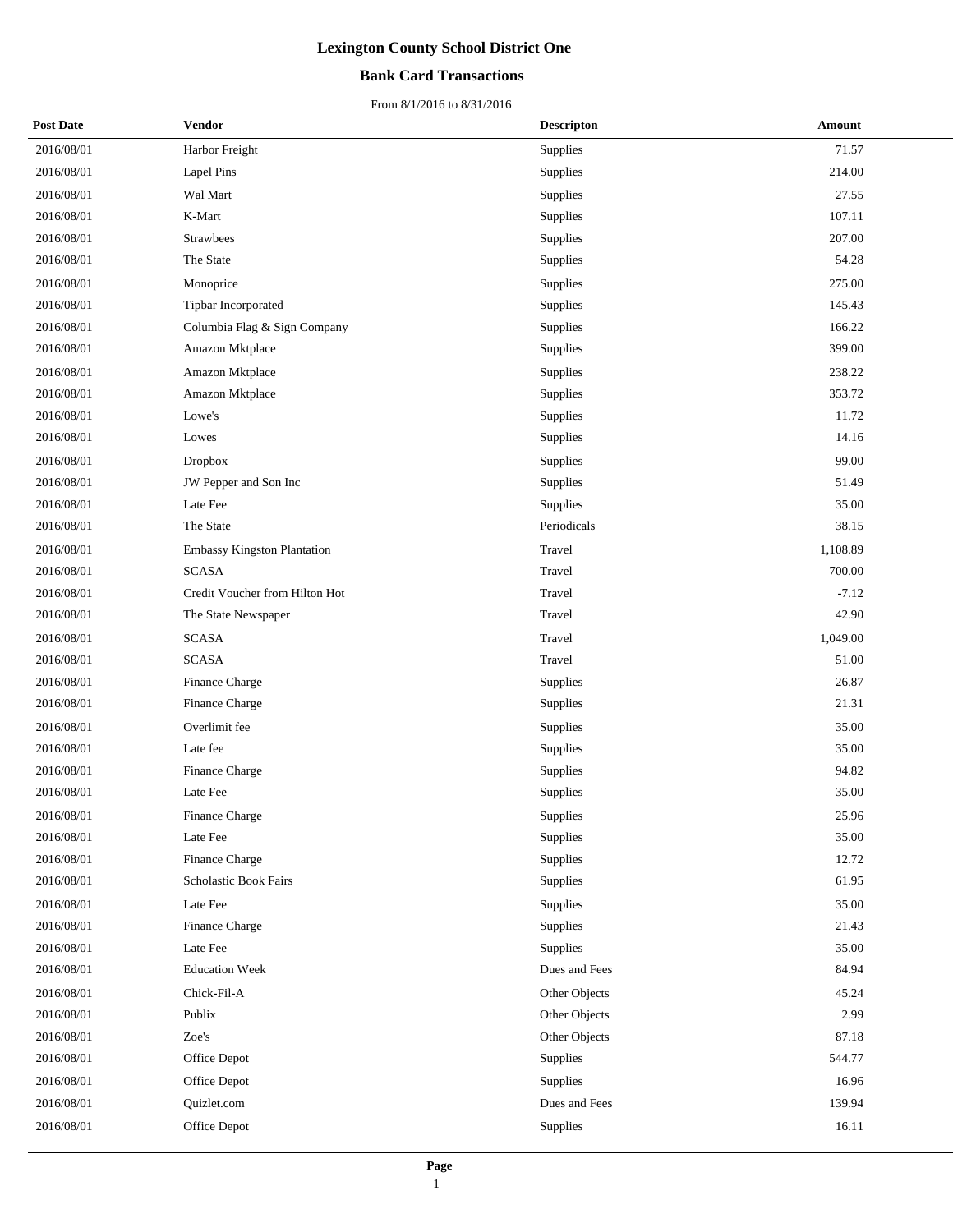## **Bank Card Transactions**

| <b>Post Date</b> | Vendor                         | <b>Descripton</b>    | Amount    |
|------------------|--------------------------------|----------------------|-----------|
| 2016/08/01       | Sunoco                         | Supplies             | 29.00     |
| 2016/08/01       | Amazon.com                     | Supplies             | 80.60     |
| 2016/08/01       | Sunoco                         | Supplies             | 40.00     |
| 2016/08/01       | Walker Hardware                | Supplies             | 14.96     |
| 2016/08/01       | <b>EXXON</b>                   | Supplies             | 47.50     |
| 2016/08/01       | SHELL CORNER PANTRY            | Supplies             | 51.46     |
| 2016/08/01       | <b>ADVANCE AUTO PARTS</b>      | Supplies             | 9.83      |
| 2016/08/01       | Lowe's                         | Supplies             | 134.10    |
| 2016/08/01       | Northern Tool                  | Supplies             | 108.56    |
| 2016/08/01       | Lowe's                         | Supplies             | 32.55     |
| 2016/08/01       | Lowe's                         | Supplies             | 38.45     |
| 2016/08/01       | Lowe's                         | Supplies             | 50.24     |
| 2016/08/01       | Shell                          | Supplies             | 25.00     |
| 2016/08/01       | Lowe's                         | Supplies             | 42.80     |
| 2016/08/01       | Sherwin Williams               | Supplies             | 120.46    |
| 2016/08/01       | Sherwin Williams               | Supplies             | 2.18      |
| 2016/08/01       | Lowe's                         | Supplies             | 59.90     |
| 2016/08/01       | True Value Hardware            | Supplies             | 21.38     |
| 2016/08/01       | True Value Hardware            | Supplies             | 33.46     |
| 2016/08/01       | City Electric                  | Supplies             | 65.54     |
| 2016/08/01       | Murphy                         | Supplies             | 18.33     |
| 2016/08/01       | Lowe's                         | Supplies             | 25.68     |
| 2016/08/01       | Northern Tool                  | Supplies             | 43.84     |
| 2016/08/01       | Lowe's                         | Supplies             | 30.61     |
| 2016/08/01       | Riverbanks Zoo                 | Supplies             | 800.00    |
| 2016/08/01       | Riverbanks Zoo                 | Supplies             | 680.00    |
| 2016/08/01       | Walmart                        | Supplies             | 100.91    |
| 2016/08/01       | Office Depot                   | Supplies             | 19.55     |
| 2016/08/01       | Homewood Suites by Hilton      | Travel               | 576.18    |
| 2016/08/01       | The UPS Store                  | Pupil Activity       | 501.90    |
| 2016/08/01       | Amazon.com                     | Pupil Activity       | 49.95     |
| 2016/08/01       | Murphy Express                 | Pupil Activity       | 25.92     |
| 2016/08/01       | Finance Charge                 | Pupil Activity       | 10.60     |
| 2016/08/01       | SC Athletic Trainers Associati | Pupil Activity       | 95.00     |
| 2016/08/01       | ENTERPRISE RENTAL              | Pupil Transportation | 378.02    |
| 2016/08/01       | ENTERPRISE RENTAL              | Pupil Transportation | 378.02    |
| 2016/08/01       | Marriott-Denver Center         | Travel               | 1,146.69  |
| 2016/08/01       | Marriott - Denver Center       | Travel               | 786.33    |
| 2016/08/01       | Marriott - Denver Center       | Travel               | 742.91    |
| 2016/08/01       | Marriott - Denver Center       | Travel               | 764.82    |
| 2016/08/01       | <b>Marriott Denver Center</b>  | Travel               | 1,145.61  |
| 2016/08/01       | Marriott - Denver Center       | Travel               | 359.28    |
| 2016/08/01       | Credit Marriott Denver         | Travel               | $-360.50$ |
| 2016/08/02       | Wal Mart                       | Supplies             | 100.99    |
| 2016/08/02       | <b>LOWES</b>                   | Supplies             | 188.11    |
|                  |                                |                      |           |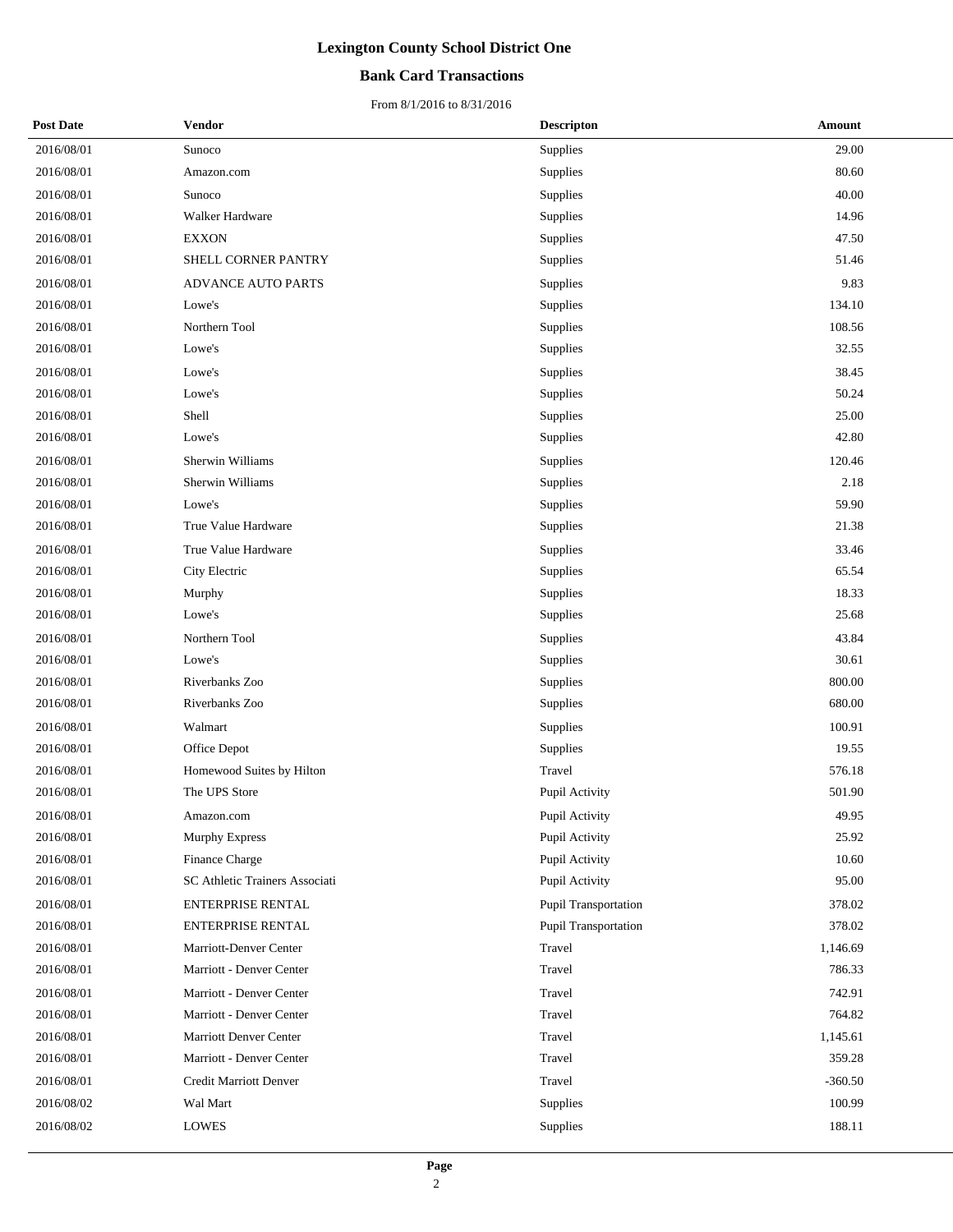## **Bank Card Transactions**

| <b>Post Date</b> | Vendor                         | <b>Descripton</b>         | Amount   |
|------------------|--------------------------------|---------------------------|----------|
| 2016/08/02       | Sandra Limousine-Car Service   | Travel                    | 132.00   |
| 2016/08/02       | Lucerne Hotel                  | Travel                    | 1,969.65 |
| 2016/08/02       | Sandra Limousine - Car Service | Travel                    | 100.00   |
| 2016/08/02       | Lucerne Hotel                  | Travel                    | 1,969.65 |
| 2016/08/03       | Michael's                      | Supplies                  | 34.91    |
| 2016/08/03       | Amazon.com                     | Supplies                  | 29.34    |
| 2016/08/03       | <b>Educational Wonderland</b>  | Supplies                  | 86.04    |
| 2016/08/03       | MindWing Concepts, Inc.        | Supplies                  | 306.90   |
| 2016/08/03       | Amazon.com                     | Supplies                  | 99.95    |
| 2016/08/03       | USPS 45500000729800364         | Supplies                  | 188.00   |
| 2016/08/03       | Office Depot                   | Supplies                  | 197.33   |
| 2016/08/03       | School Nurse Supply            | Supplies                  | 306.25   |
| 2016/08/03       | Triarco                        | Supplies                  | 16.60    |
| 2016/08/03       | Amazon.Com                     | Supplies                  | 51.26    |
| 2016/08/03       | Avis Car Rental                | Travel                    | 388.12   |
| 2016/08/03       | Amazon.Com                     | Supplies                  | 9.99     |
| 2016/08/03       | Embassy Suites Kingston Planta | Travel                    | 739.26   |
| 2016/08/03       | Embassy Suites Kingston Planta | Travel                    | 1,108.89 |
| 2016/08/03       | <b>Staples</b>                 | Supplies                  | 54.32    |
| 2016/08/03       | Post Office                    | Supplies                  | 52.90    |
| 2016/08/03       | Michael's                      | Supplies                  | 33.67    |
| 2016/08/03       | USPS - Lexington, SC           | Supplies                  | 81.00    |
| 2016/08/03       | OfficeDepot.com                | Supplies                  | 76.49    |
| 2016/08/03       | Derrick's Service Center       | Supplies                  | 74.70    |
| 2016/08/03       | Ed Smith Lumber                | Supplies                  | 21.99    |
| 2016/08/03       | Ed Smith Lumber                | Supplies                  | 28.43    |
| 2016/08/03       | Tractor & Supply Co.           | Supplies                  | 117.68   |
| 2016/08/03       | Ed Smith Lumber                | Supplies                  | 13.86    |
| 2016/08/03       | Derrick's Service Center       | Supplies                  | 66.00    |
| 2016/08/03       | Lowes                          | Supplies                  | 42.37    |
| 2016/08/03       | Derricks Service Center        | Supplies                  | 19.50    |
| 2016/08/03       | Derricks Service Center        | Supplies                  | 25.00    |
| 2016/08/03       | Lexington True Value           | Supplies                  | 28.88    |
| 2016/08/03       | Exxon Mobil/Pitt Stop          | Supplies                  | 60.47    |
| 2016/08/03       | Pitt Stop - Exxon Mobil        | Supplies                  | 34.70    |
| 2016/08/03       | Pitt Stop - Exxon Mobil        | Supplies                  | 45.18    |
| 2016/08/03       | <b>Embassy Suite</b>           | Travel                    | 1,045.63 |
| 2016/08/03       | <b>US Patriot Tactical</b>     | Supplies                  | 73.74    |
| 2016/08/03       | Best Buy                       | Supplies                  | 96.29    |
| 2016/08/03       | The Home Depot                 | Supplies                  | 130.72   |
| 2016/08/03       | Northern Tool & Equipment      | Supplies                  | 128.39   |
| 2016/08/03       | The Home Depot                 | Supplies                  | $-10.68$ |
| 2016/08/03       | Hilton Hotels Myrtle Beach     | Travel                    | 372.60   |
| 2016/08/03       | Adobe Acrobat Pro              | Software Renewal/Agreemen | 14.99    |
| 2016/08/03       | 23 SLED                        | Other Prof & Tech Service | 572.00   |
|                  |                                |                           |          |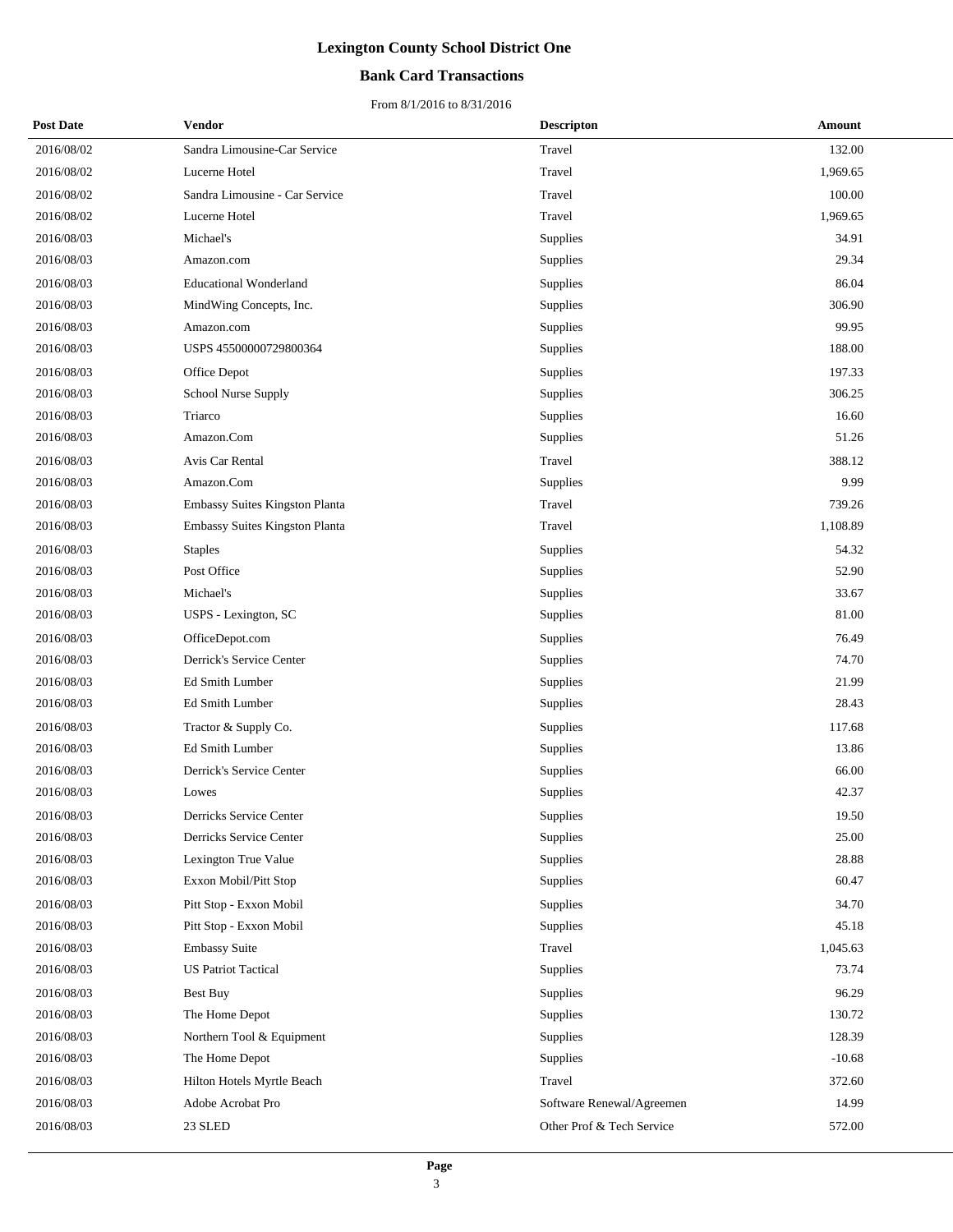## **Bank Card Transactions**

| <b>Post Date</b> | Vendor                         | <b>Descripton</b>         | Amount |
|------------------|--------------------------------|---------------------------|--------|
| 2016/08/03       | Georgia Criminal Felony Record | Other Prof & Tech Service | 15.00  |
| 2016/08/03       | Georgia Felony Record          | Other Prof & Tech Service | 15.00  |
| 2016/08/03       | Georgia Felony Record          | Other Prof & Tech Service | 15.00  |
| 2016/08/03       | VA Department of State         | Other Prof & Tech Service | 20.00  |
| 2016/08/03       | OSP Open Records               | Other Prof & Tech Service | 10.00  |
| 2016/08/03       | CHASE and NYSOCA               | Other Prof & Tech Service | 68.00  |
| 2016/08/03       | Walmart                        | Supplies                  | 8.69   |
| 2016/08/03       | Walmart                        | Supplies                  | 225.59 |
| 2016/08/03       | Sam's Club                     | Supplies                  | 237.25 |
| 2016/08/03       | Amazon.com                     | Supplies                  | 42.64  |
| 2016/08/03       | Fatz's Caf??                   | Supplies                  | 96.41  |
| 2016/08/03       | Fatz's Caf??                   | Supplies                  | 10.88  |
| 2016/08/03       | <b>EB Statewide Mentor</b>     | Dues and Fees             | 120.00 |
| 2016/08/03       | Amazon Prime Membership        | Dues and Fees             | 105.93 |
| 2016/08/03       | Jimmy Johns                    | Other Objects             | 197.28 |
| 2016/08/03       | Fatz Caf??                     | Other Objects             | 57.24  |
| 2016/08/03       | Bellacino's                    | Other Objects             | 23.51  |
| 2016/08/03       | <b>Firehouse Subs</b>          | Other Objects             | 97.10  |
| 2016/08/03       | Fatz's Caf??                   | Other Objects             | 137.78 |
| 2016/08/03       | Momma Rabbit's                 | Other Objects             | 58.04  |
| 2016/08/03       | Amazon.com                     | Supplies                  | 119.82 |
| 2016/08/03       | USPS - Batesburg/Leesville     | Supplies                  | 136.00 |
| 2016/08/03       | Holiday Inn Express            | Travel                    | 220.99 |
| 2016/08/03       | Hilton - Greenville            | Travel                    | 673.48 |
| 2016/08/03       | Hilton - Greenville            | Travel                    | 583.08 |
| 2016/08/03       | Holiday Inn Express            | Travel                    | 671.97 |
| 2016/08/03       | Holiday Inn Express            | Travel                    | 447.98 |
| 2016/08/03       | Amazon.com                     | Pupil Activity            | 83.98  |
| 2016/08/03       | Amazon                         | Pupil Activity            | 10.95  |
| 2016/08/03       | WM SUPERCENTER #881            | Pupil Activity            | 34.03  |
| 2016/08/03       | Amazon.com                     | Pupil Activity            | 16.63  |
| 2016/08/03       | The Page Protector Store/Roche | Pupil Activity            | 625.00 |
| 2016/08/03       | Rochester 100 Inc.             | Pupil Activity            | 750.00 |
| 2016/08/03       | Amazon.com                     | Pupil Activity            | 24.10  |
| 2016/08/03       | Amazon.com                     | Pupil Activity            | 9.50   |
| 2016/08/03       | J W Pepper                     | Pupil Activity            | 299.00 |
| 2016/08/04       | Amazon                         | Supplies                  | 19.25  |
| 2016/08/04       | Amazon                         | Supplies                  | 62.10  |
| 2016/08/04       | Amazon                         | Supplies                  | 70.11  |
| 2016/08/04       | Amazon                         | Supplies                  | 137.17 |
| 2016/08/04       | Office Depot                   | Supplies                  | 13.89  |
| 2016/08/04       | Office Depot                   | Supplies                  | 70.59  |
| 2016/08/04       | <b>ASCD</b>                    | Supplies                  | 151.70 |
| 2016/08/04       | Food Lion                      | Supplies                  | 35.29  |
| 2016/08/04       | Walmart                        | Supplies                  | 4.22   |
|                  |                                |                           |        |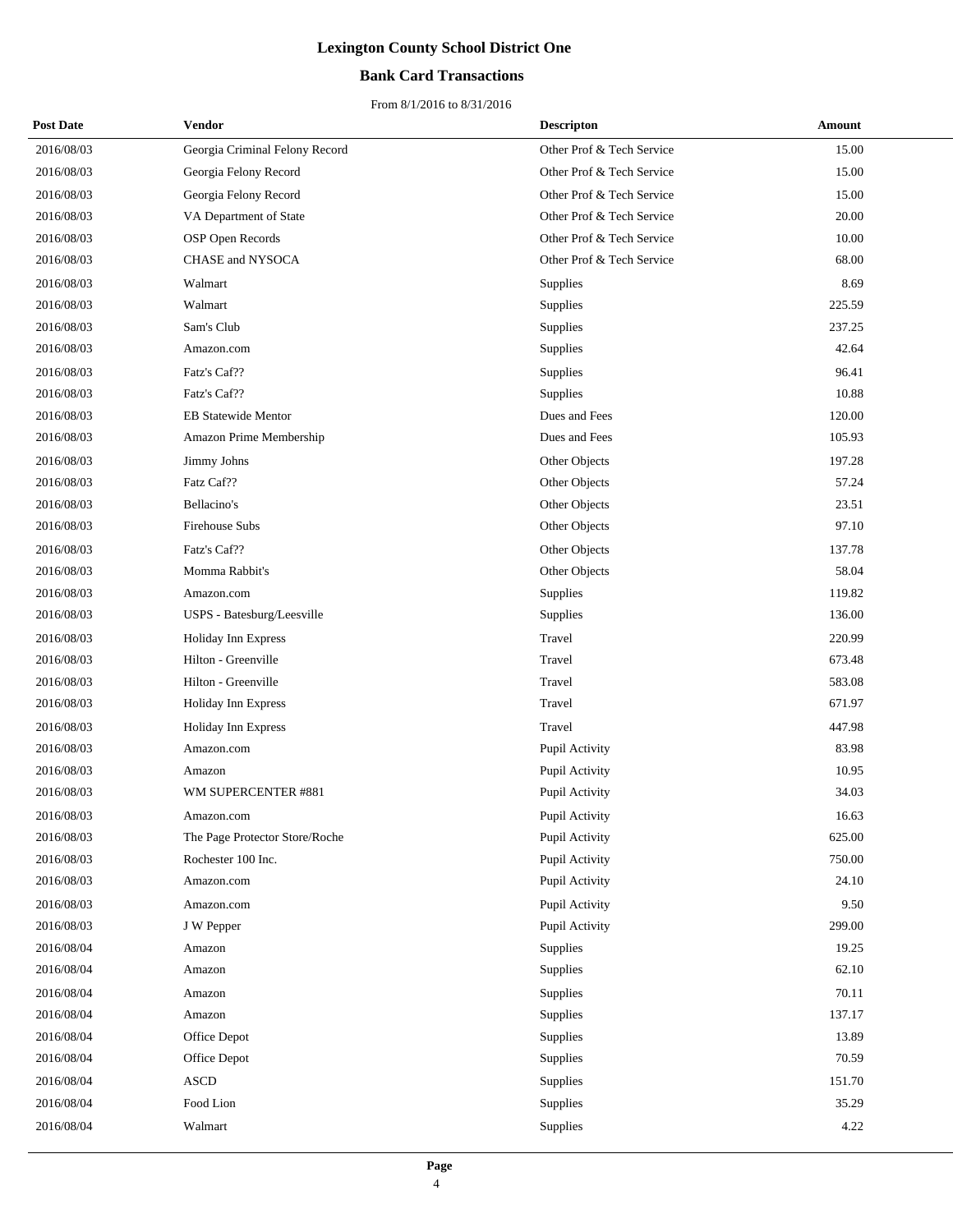## **Bank Card Transactions**

| <b>Post Date</b> | <b>Vendor</b>                  | <b>Descripton</b>   | Amount |
|------------------|--------------------------------|---------------------|--------|
| 2016/08/04       | Amazon                         | Supplies            | 338.30 |
| 2016/08/04       | Taxi 7                         | Travel              | 19.55  |
| 2016/08/04       | Amazon                         | Pupil Activity      | 285.51 |
| 2016/08/04       | Raptor                         | Pupil Activity      | 980.00 |
| 2016/08/08       | Walmart.com                    | <b>Supplies</b>     | 243.37 |
| 2016/08/08       | Pearson                        | Supplies            | 483.64 |
| 2016/08/08       | <b>Education Week</b>          | Dues and Fees       | 35.00  |
| 2016/08/08       | Edleader21                     | Travel              | 599.00 |
| 2016/08/08       | Registration for Dr. Talley to | Travel              | 599.00 |
| 2016/08/08       | Late fee and finance           | Other Objects       | 64.47  |
| 2016/08/08       | <b>Bulb Connection</b>         | Supplies-Maintenace | 156.63 |
| 2016/08/08       | Lowes                          | Supplies            | 25.51  |
| 2016/08/08       | Wingards                       | Supplies            | 192.54 |
| 2016/08/08       | Three Fountains Ace Hardware   | Supplies            | 11.75  |
| 2016/08/08       | Shell Oil                      | Supplies            | 31.27  |
| 2016/08/08       | Litchfield Company             | Travel              | 331.34 |
| 2016/08/08       | Amazon                         | <b>Supplies</b>     | 44.48  |
| 2016/08/08       | Mobocruiser                    | Supplies            | 362.28 |
| 2016/08/08       | AMazon                         | Supplies            | 113.42 |
| 2016/08/08       | Office Depot                   | Supplies            | 152.98 |
| 2016/08/08       | Office Depot                   | Supplies            | 242.14 |
| 2016/08/08       | Office Depot                   | Supplies            | 123.83 |
| 2016/08/08       | Muggins Math                   | Pupil Activity      | 92.90  |
| 2016/08/08       | Office depot                   | Supplies            | 31.23  |
| 2016/08/08       | Wal-Mart                       | Other Objects       | 90.68  |
| 2016/08/09       | BEST TRANSPORTATION OF 314-222 | Travel              | 32.00  |
| 2016/08/09       | DELTA AIR Baggage Fee COLUMBIA | Travel              | 25.00  |
| 2016/08/09       | USPS 45139001629800851 WEST CO | Supplies            | 47.00  |
| 2016/08/09       | GFOASC 888-8916064 SC          | Dues and Fees       | 112.75 |
| 2016/08/09       | GFOASC 888-8916064 SC          | Dues and Fees       | 61.50  |
| 2016/08/22       | CARQUEST                       | Supplies            | 106.91 |
| 2016/08/22       | Interstate                     | Supplies            | 129.73 |
| 2016/08/22       | Interstate                     | <b>Supplies</b>     | 63.94  |
| 2016/08/22       | Interstate                     | Supplies            | 260.91 |
| 2016/08/22       | <b>CARQUEST</b>                | Supplies            | 77.68  |
| 2016/08/22       | Dynamic Truck                  | Supplies            | 137.54 |
| 2016/08/22       | <b>Hook Tire</b>               | Supplies            | 342.29 |
| 2016/08/22       | <b>Hook Tire</b>               | Supplies            | 335.87 |
| 2016/08/24       | <b>Staples</b>                 | Supplies            | 132.64 |
| 2016/08/24       | <b>Staples</b>                 | Supplies            | 155.11 |
| 2016/08/24       | Peidmont Farm & Nursery        | Supplies            | 111.59 |
| 2016/08/24       | Walker Hardware                | Supplies            | 10.31  |
| 2016/08/24       | Nite Guard                     | Supplies            | 88.75  |
| 2016/08/24       | Walker Hardware                | Supplies            | 4.67   |
| 2016/08/24       | Lowe's                         | Supplies            | 25.38  |
|                  |                                |                     |        |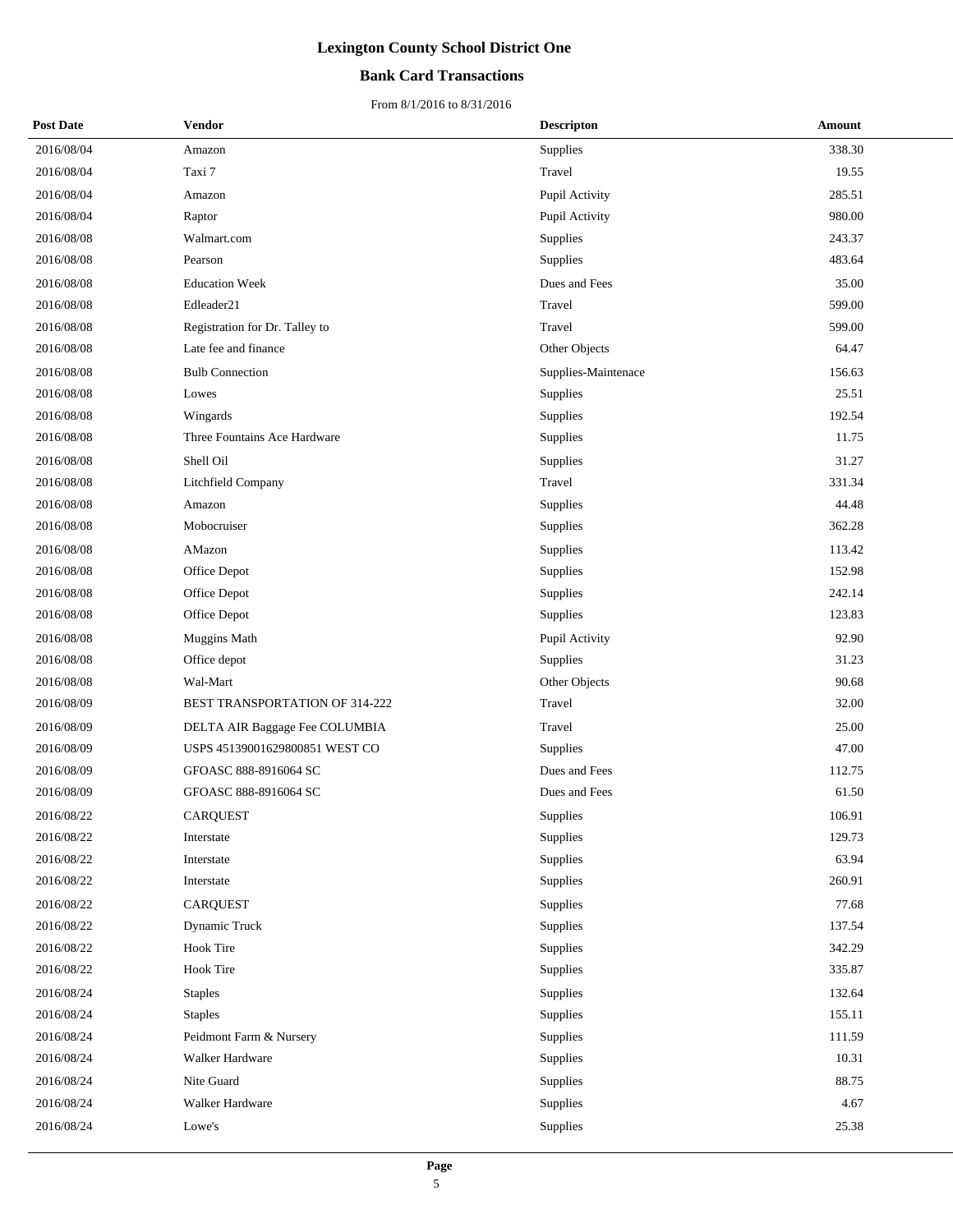## **Bank Card Transactions**

| <b>Post Date</b> | <b>Vendor</b>              | <b>Descripton</b>          | Amount |
|------------------|----------------------------|----------------------------|--------|
| 2016/08/24       | Sunoco                     | Supplies                   | 58.79  |
| 2016/08/24       | Pine Press                 | Printing and Binding       | 44.36  |
| 2016/08/24       | <b>SLED</b>                | Other Prof & Tech Service  | 64.00  |
| 2016/08/24       | Office Depot               | Supplies                   | 60.98  |
| 2016/08/24       | Office Depot               | Supplies                   | 119.82 |
| 2016/08/24       | Office Depot               | Supplies                   | 320.99 |
| 2016/08/24       | Walmart                    | Supplies                   | 84.53  |
| 2016/08/24       | Office Depot               | <b>Technology Supplies</b> | 181.89 |
| 2016/08/24       | <b>Staples</b>             | Pupil Activity             | 78.41  |
| 2016/08/24       | Hyatt Hotels N. Charleston | Pupil Activity             | 578.46 |
| 2016/08/24       | Hyatt Place N. Charleston  | Pupil Activity             | 180.47 |
| 2016/08/24       | Lowe's                     | Pupil Activity             | 122.30 |
| 2016/08/25       | <b>DROPMARK</b>            | Software Renewal/Agreemen  | 45.11  |
| 2016/08/25       | KU BOOK STORE              | Supplies                   | 63.95  |
| 2016/08/25       | WALMART.COM                | Supplies                   | 45.25  |
| 2016/08/25       | <b>KMART</b>               | Supplies                   | 26.70  |
| 2016/08/25       | <b>LOWES</b>               | Supplies                   | 213.78 |
| 2016/08/25       | <b>A-Z LAWNMOWER PARTS</b> | Supplies                   | 76.03  |
| 2016/08/25       | TRACTOR SUPPLY CO          | Supplies                   | 289.82 |
| 2016/08/25       | <b>EXXONMOBIL</b>          | Supplies                   | 93.95  |
| 2016/08/25       | SMITH & JONES JANITORIAL   | Supplies                   | 588.50 |
| 2016/08/25       | TRIANGLE SAFE AND LOCK     | Supplies                   | 64.20  |
| 2016/08/25       | <b>LOWES</b>               | Supplies                   | 94.04  |
| 2016/08/25       | TRACTOR SUPPLY CO          | Supplies                   | 308.60 |
| 2016/08/25       | THE HOME DEPOT             | Supplies                   | 86.64  |
| 2016/08/25       | <b>A-Z LAWNMOWER PARTS</b> | Supplies                   | 196.34 |
| 2016/08/26       | <b>WAYFAIR</b>             | Supplies                   | 80.20  |
| 2016/08/26       | TEACHERS PAY TEACHERS      | Supplies                   | 58.87  |
| 2016/08/26       | <b>WALMART</b>             | Supplies                   | 59.36  |
| 2016/08/26       | PAYPAL *INTHINKING         | Software Renewal/Agreemen  | 160.00 |
| 2016/08/26       | TRANSFER FRAUD TRANSACTION | Supplies                   | 1.00   |
| 2016/08/26       | LIBRARY SKILLS.COM         | Supplies                   | 500.00 |
| 2016/08/26       | Shell Oil                  | Supplies-Maintenace        | 80.00  |
| 2016/08/26       | Shell Oil                  | Supplies-Maintenace        | 80.00  |
| 2016/08/26       | Amazon                     | Supplies-Maintenace        | 80.04  |
| 2016/08/26       | Shell Oil                  | Supplies-Maintenace        | 80.00  |
| 2016/08/26       | Shell Oil                  | Supplies-Maintenace        | 41.35  |
| 2016/08/26       | Shell Oil                  | Supplies-Maintenace        | 80.00  |
| 2016/08/26       | Shell Oil                  | Supplies-Maintenace        | 80.00  |
| 2016/08/26       | Shell Oil                  | Supplies-Maintenace        | 33.60  |
| 2016/08/26       | Shell Oil                  | Supplies-Maintenace        | 7.00   |
| 2016/08/26       | City Electric              | Supplies-Maintenace        | 28.61  |
| 2016/08/26       | Home Depot                 | Supplies-Maintenace        | 23.48  |
| 2016/08/26       | Circle K                   | Supplies-Maintenace        | 56.51  |
| 2016/08/26       | CITY ELECTRIC              | Supplies                   | 32.10  |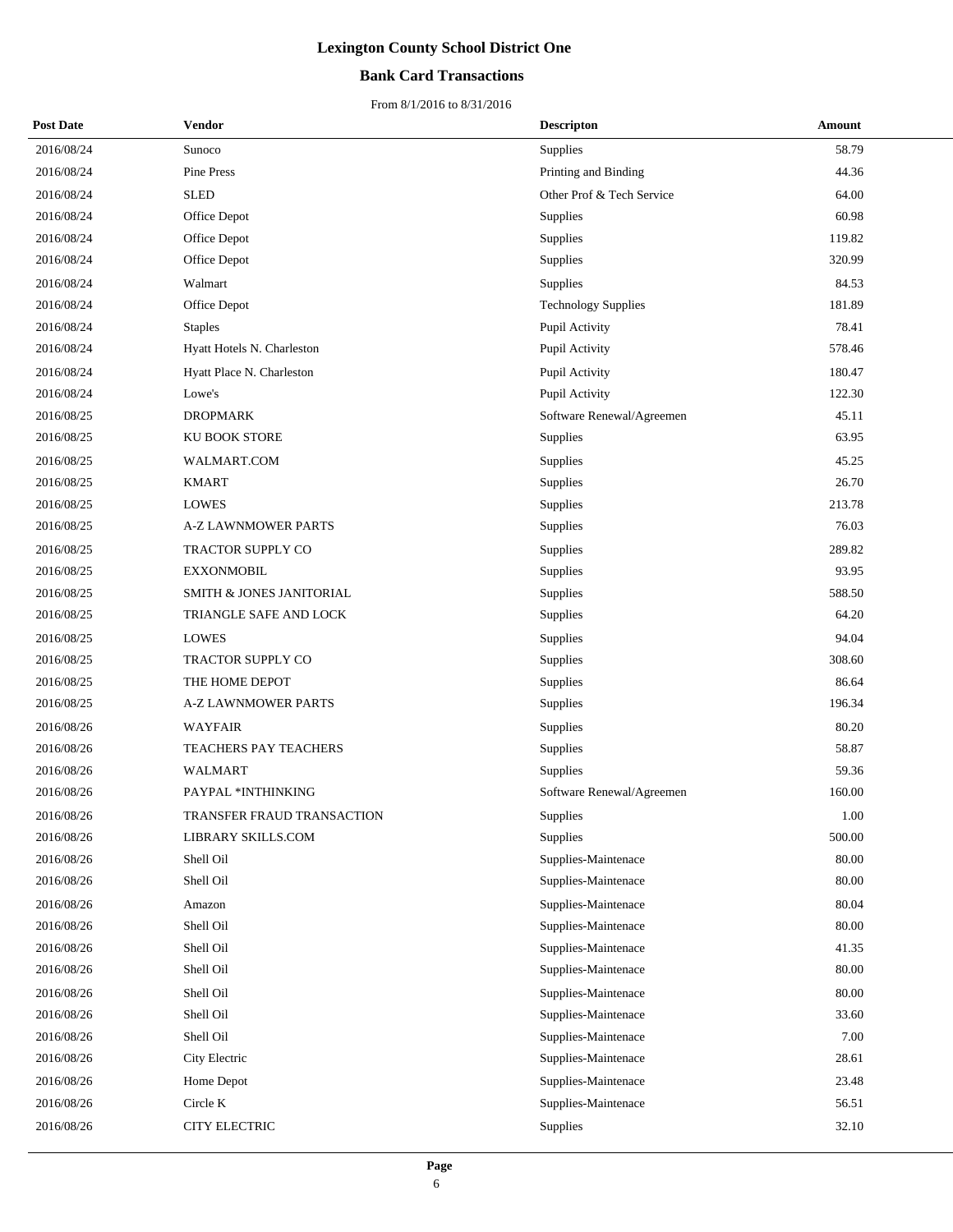## **Bank Card Transactions**

| <b>Post Date</b> | Vendor                     | <b>Descripton</b>   | <b>Amount</b> |
|------------------|----------------------------|---------------------|---------------|
| 2016/08/26       | <b>EXXONMOBIL</b>          | Supplies            | 61.52         |
| 2016/08/26       | TRACTOR SUPPLY CO          | Supplies            | 88.31         |
| 2016/08/26       | <b>LOWES</b>               | Supplies            | 186.86        |
| 2016/08/26       | TRACTOR SUPPLY CO          | Supplies            | 42.59         |
| 2016/08/26       | <b>TRUE VALUE</b>          | Supplies            | 37.40         |
| 2016/08/26       | <b>A-Z LAWNMOWER PARTS</b> | Supplies            | 337.50        |
| 2016/08/26       | <b>KMART</b>               | Supplies            | 4.27          |
| 2016/08/26       | <b>EXXONMOBIL</b>          | Supplies            | 20.00         |
| 2016/08/26       | <b>LOWES</b>               | Supplies            | 40.06         |
| 2016/08/26       | <b>A-Z LAWNMOWER PARTS</b> | Supplies            | 72.12         |
| 2016/08/26       | City Electric              | Supplies-Maintenace | 59.68         |
| 2016/08/26       | True Value                 | Supplies-Maintenace | 7.84          |
| 2016/08/26       | True Value                 | Supplies-Maintenace | 18.79         |
| 2016/08/26       | Lowe's                     | Supplies-Maintenace | 19.90         |
| 2016/08/26       | HOME DEPOT                 | Supplies            | 16.44         |
| 2016/08/26       | <b>LOWES</b>               | Supplies            | 71.60         |
| 2016/08/26       | LOWE'S                     | Supplies            | 29.13         |
| 2016/08/26       | <b>KANGAROO EXPRESS</b>    | Supplies            | 20.89         |
| 2016/08/26       | LOWE'S                     | Supplies            | 43.91         |
| 2016/08/26       | <b>GRAINGER</b>            | Supplies            | 189.95        |
| 2016/08/26       | KANGAROO EXPRESS           | Supplies            | 27.48         |
| 2016/08/26       | LOWE'S                     | Supplies            | 57.39         |
| 2016/08/26       | Lowe's                     | Supplies-Maintenace | 21.96         |
| 2016/08/26       | City Electric              | Supplies-Maintenace | 43.48         |
| 2016/08/26       | <b>Battery Stuff</b>       | Supplies-Maintenace | 240.00        |
| 2016/08/26       | Lowe's                     | Supplies-Maintenace | 24.91         |
| 2016/08/26       | Home Depot                 | Supplies-Maintenace | 19.20         |
| 2016/08/26       | <b>Batteries Plus</b>      | Supplies-Maintenace | 213.79        |
| 2016/08/26       | City Electric              | Supplies-Maintenace | 130.08        |
| 2016/08/26       | Home Depot                 | Supplies-Maintenace | 128.08        |
| 2016/08/26       | Ed Smith                   | Supplies-Maintenace | 44.22         |
| 2016/08/26       | Lowe's                     | Supplies-Maintenace | 49.78         |
| 2016/08/26       | City Electric              | Supplies-Maintenace | 59.90         |
| 2016/08/26       | City Electric              | Supplies-Maintenace | 20.06         |
| 2016/08/26       | WP Law                     | Supplies-Maintenace | 55.35         |
| 2016/08/26       | Lowe's                     | Supplies-Maintenace | 150.52        |
| 2016/08/26       | Lowe's                     | Supplies-Maintenace | 115.22        |
| 2016/08/26       | Cool Products              | Supplies-Maintenace | 258.00        |
| 2016/08/26       | <b>Batteries Plus</b>      | Supplies-Maintenace | 207.56        |
| 2016/08/26       | Lowe's                     | Supplies-Maintenace | 35.82         |
| 2016/08/26       | Ace Glass                  | Supplies-Maintenace | 139.10        |
| 2016/08/26       | Lowe's                     | Supplies-Maintenace | 72.64         |
| 2016/08/26       | Lowe's                     | Supplies-Maintenace | 128.29        |
| 2016/08/26       | Lowe's                     | Supplies-Maintenace | 131.87        |
| 2016/08/26       | Lowe's                     | Supplies-Maintenace | 60.95         |
|                  |                            |                     |               |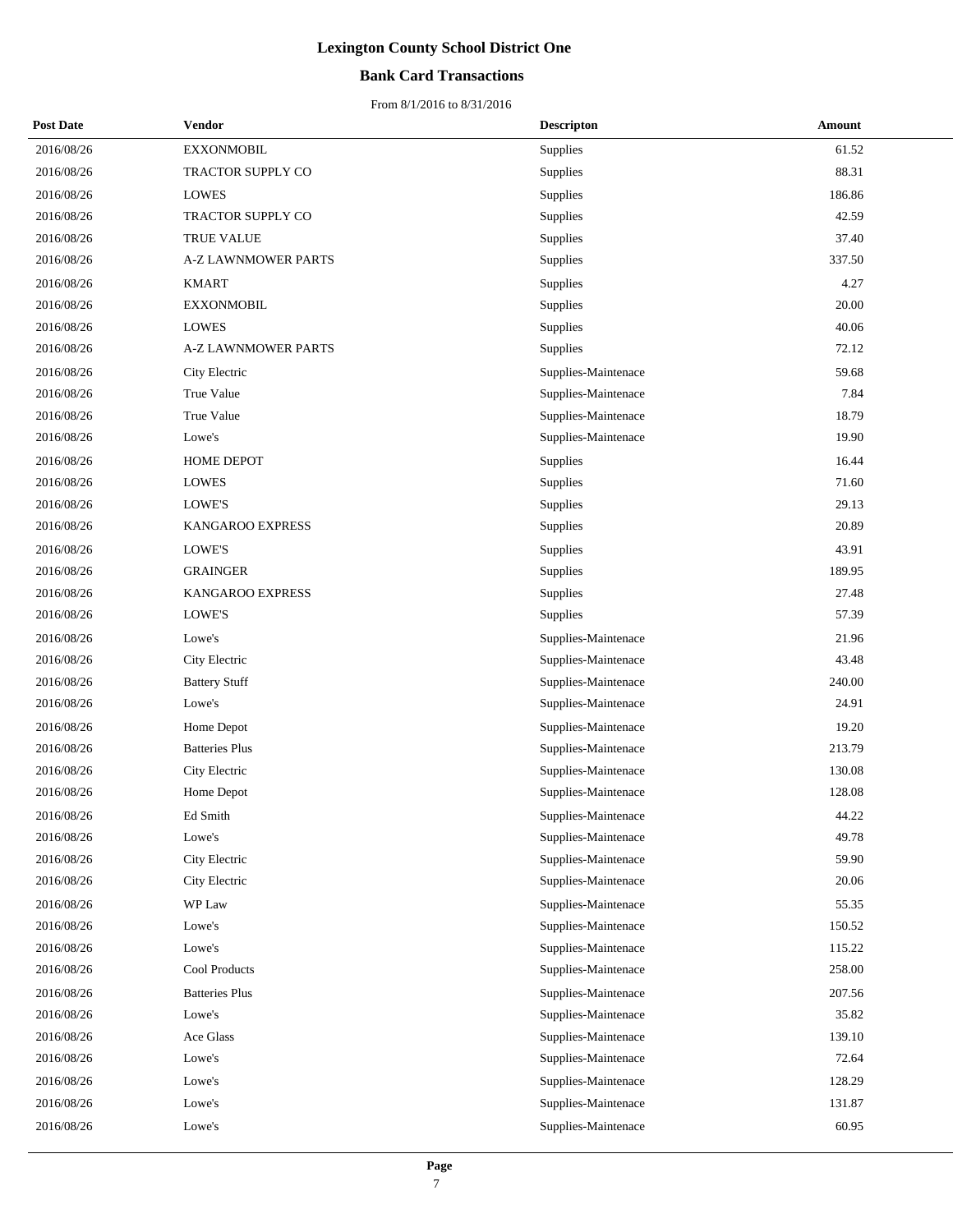## **Bank Card Transactions**

| <b>Post Date</b> | <b>Vendor</b>       | <b>Descripton</b>   | Amount |
|------------------|---------------------|---------------------|--------|
| 2016/08/26       | Cool Products       | Supplies-Maintenace | 258.00 |
| 2016/08/26       | Lowe's              | Supplies-Maintenace | 72.64  |
| 2016/08/26       | Lowe's              | Supplies-Maintenace | 9.66   |
| 2016/08/26       | Lowe's              | Supplies-Maintenace | 58.50  |
| 2016/08/26       | Home Depot          | Supplies-Maintenace | 117.53 |
| 2016/08/26       | Lowe's              | Supplies-Maintenace | 12.82  |
| 2016/08/26       | City Electric       | Supplies-Maintenace | 16.45  |
| 2016/08/26       | City Electric       | Supplies-Maintenace | 52.02  |
| 2016/08/26       | City Electric       | Supplies-Maintenace | 152.21 |
| 2016/08/26       | Lowe's              | Supplies-Maintenace | 126.00 |
| 2016/08/26       | Lowe's              | Supplies-Maintenace | 42.67  |
| 2016/08/26       | Graybar             | Supplies-Maintenace | 103.79 |
| 2016/08/26       | City Electric       | Supplies-Maintenace | 34.57  |
| 2016/08/26       | Lowe's              | Supplies-Maintenace | 21.38  |
| 2016/08/26       | City Electric       | Supplies-Maintenace | 35.69  |
| 2016/08/26       | City Electric       | Supplies-Maintenace | 31.02  |
| 2016/08/26       | WW Grainger         | Supplies-Maintenace | 73.34  |
| 2016/08/26       | Home Depot          | Supplies-Maintenace | 15.48  |
| 2016/08/26       | City Electric       | Supplies-Maintenace | 60.99  |
| 2016/08/26       | City Electric       | Supplies-Maintenace | 3.84   |
| 2016/08/26       | WW Grainger         | Supplies-Maintenace | 73.34  |
| 2016/08/26       | Graybar             | Supplies-Maintenace | 311.86 |
| 2016/08/26       | Graybar             | Supplies-Maintenace | 103.79 |
| 2016/08/26       | Gateway Supply      | Supplies-Maintenace | 62.25  |
| 2016/08/26       | Lowe's              | Supplies-Maintenace | 57.20  |
| 2016/08/26       | City Electric       | Supplies-Maintenace | 327.86 |
| 2016/08/26       | City Electric       | Supplies-Maintenace | 9.85   |
| 2016/08/26       | Graybar             | Supplies-Maintenace | 311.86 |
| 2016/08/26       | Sherwin Williams    | Supplies-Maintenace | 227.92 |
| 2016/08/26       | Lowe's              | Supplies-Maintenace | 12.18  |
| 2016/08/26       | Lowe's              | Supplies-Maintenace | 53.63  |
| 2016/08/26       | Lowe's              | Supplies-Maintenace | 50.27  |
| 2016/08/26       | Lowe's              | Supplies-Maintenace | 37.87  |
| 2016/08/26       | Lowe's              | Supplies-Maintenace | 73.93  |
| 2016/08/26       | Lowe's              | Supplies-Maintenace | 13.38  |
| 2016/08/26       | Lowe's              | Supplies-Maintenace | 67.05  |
| 2016/08/26       | Lowe's              | Supplies-Maintenace | 69.85  |
| 2016/08/26       | True Value Hardware | Supplies-Maintenace | 19.25  |
| 2016/08/26       | Lowe's              | Supplies-Maintenace | 80.93  |
| 2016/08/26       | City Electric       | Supplies-Maintenace | 140.12 |
| 2016/08/26       | Home Depot          | Supplies-Maintenace | 10.68  |
| 2016/08/26       | City Electric       | Supplies-Maintenace | 46.23  |
| 2016/08/26       | Home Depot          | Supplies-Maintenace | 40.62  |
| 2016/08/26       | Sherwin Williams    | Supplies-Maintenace | 35.94  |
| 2016/08/26       | Harbor Freight      | Supplies-Maintenace | 8.55   |
|                  |                     |                     |        |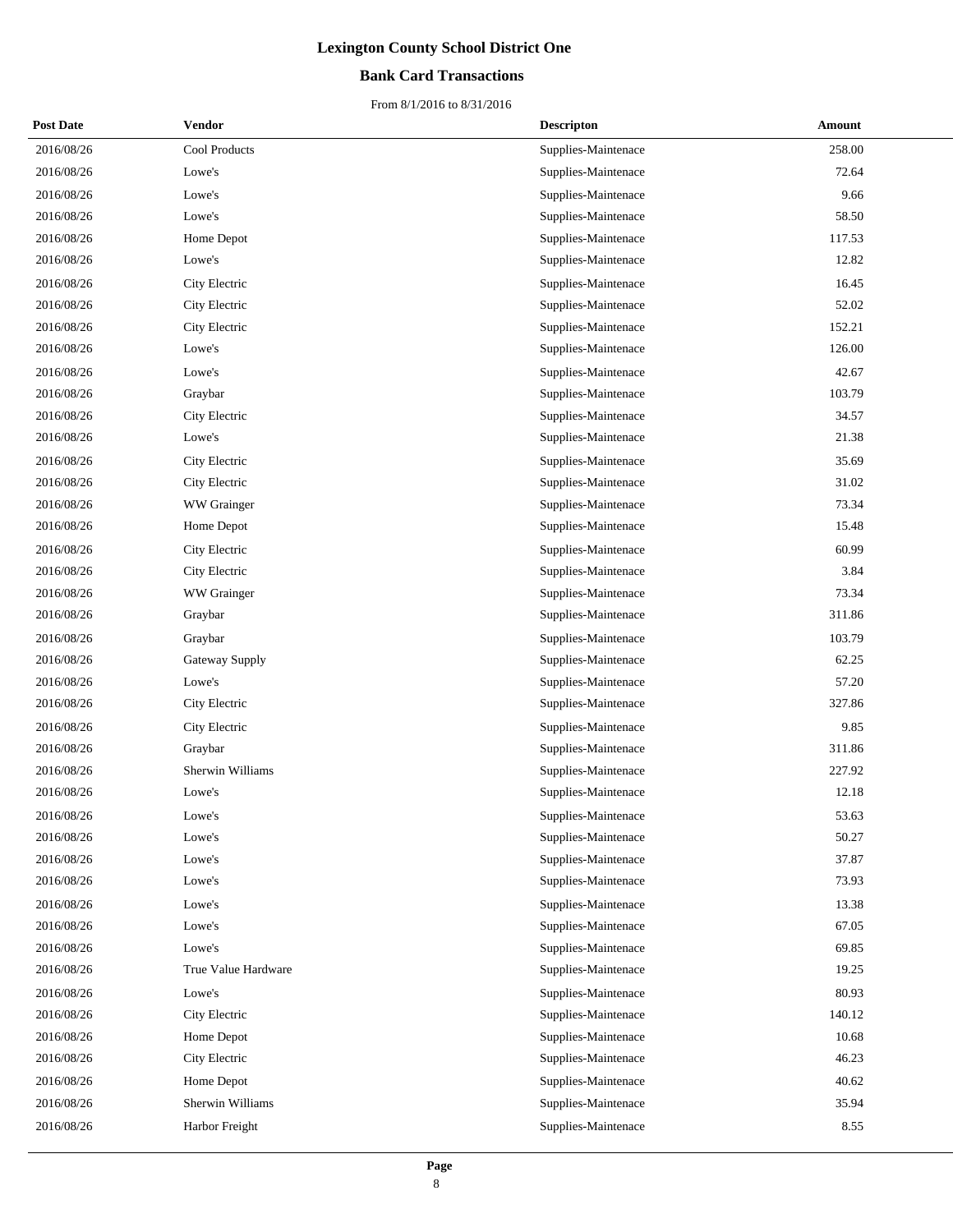## **Bank Card Transactions**

| <b>Post Date</b> | Vendor                        | <b>Descripton</b>          | Amount |
|------------------|-------------------------------|----------------------------|--------|
| 2016/08/26       | WP Law                        | Supplies-Maintenace        | 177.92 |
| 2016/08/26       | Lowe's                        | Supplies-Maintenace        | 61.27  |
| 2016/08/29       | REI*GREENWOODHEINEMANN        | Supplies                   | 38.52  |
| 2016/08/29       | <b>Pine Press Printing</b>    | Printing and Binding       | 66.92  |
| 2016/08/29       | Pine Press Printing           | Printing and Binding       | 120.10 |
| 2016/08/29       | Pine Press Printing           | Printing and Binding       | 21.09  |
| 2016/08/29       | Office Depot/Office Max       | Supplies                   | 114.12 |
| 2016/08/29       | Michael's                     | Supplies                   | 45.53  |
| 2016/08/29       | Walmart                       | Supplies                   | 33.98  |
| 2016/08/29       | Discount School Supply        | Supplies                   | 151.14 |
| 2016/08/29       | Amazon.com                    | Supplies                   | 104.76 |
| 2016/08/29       | Office Depot                  | Supplies                   | 93.03  |
| 2016/08/29       | Office Depot                  | Supplies                   | 59.88  |
| 2016/08/29       | Best Buy                      | Supplies                   | 534.99 |
| 2016/08/29       | <b>Best Buy</b>               | Supplies                   | 481.49 |
| 2016/08/29       | Amazon.com                    | Supplies                   | 57.96  |
| 2016/08/29       | <b>Staples</b>                | <b>Technology Supplies</b> | 87.70  |
| 2016/08/29       | Hobby lobby                   | Supplies                   | 174.87 |
| 2016/08/29       | Books-A-Million               | Supplies                   | 34.66  |
| 2016/08/29       | Atlas Pen & Pencil, LLC       | Supplies                   | 142.50 |
| 2016/08/29       | Target                        | Supplies                   | 15.32  |
| 2016/08/29       | Walmart                       | Supplies                   | 18.62  |
| 2016/08/29       | Michaels                      | Supplies                   | 25.01  |
| 2016/08/29       | Office Depot                  | Supplies                   | 64.79  |
| 2016/08/29       | <b>Total Meeting Concepts</b> | Travel                     | 130.00 |
| 2016/08/29       | Office Depot                  | Supplies                   | 71.67  |
| 2016/08/29       | Office Depot                  | Supplies                   | 41.15  |
| 2016/08/29       | Office Depot                  | Supplies                   | 53.37  |
| 2016/08/29       | Office Depot                  | Supplies                   | 74.79  |
| 2016/08/29       | Unibind                       | Supplies                   | 92.53  |
| 2016/08/29       | Office Depot                  | Supplies                   | 12.81  |
| 2016/08/29       | Office Depot                  | Supplies                   | 39.29  |
| 2016/08/29       | Office Depot                  | Supplies                   | 73.97  |
| 2016/08/29       | Target                        | Supplies                   | 129.37 |
| 2016/08/29       | Office Depot/Office Max       | Supplies                   | 448.34 |
| 2016/08/29       | Sam's Club                    | Supplies                   | 167.52 |
| 2016/08/29       | Amazon                        | Supplies                   | 167.97 |
| 2016/08/29       | Emedco                        | Supplies                   | 250.90 |
| 2016/08/29       | Emedco                        | Supplies                   | 134.51 |
| 2016/08/29       | Amazon                        | Supplies                   | 13.00  |
| 2016/08/29       | Paypal- Essentra Tape         | Supplies                   | 452.30 |
| 2016/08/29       | Signs & Tags                  | Supplies                   | 708.50 |
| 2016/08/29       | Target                        | Supplies                   | 42.79  |
| 2016/08/29       | The Webstaurant Store         | Supplies                   | 23.85  |
| 2016/08/29       | <b>Staples</b>                | Supplies                   | 53.49  |
|                  |                               |                            |        |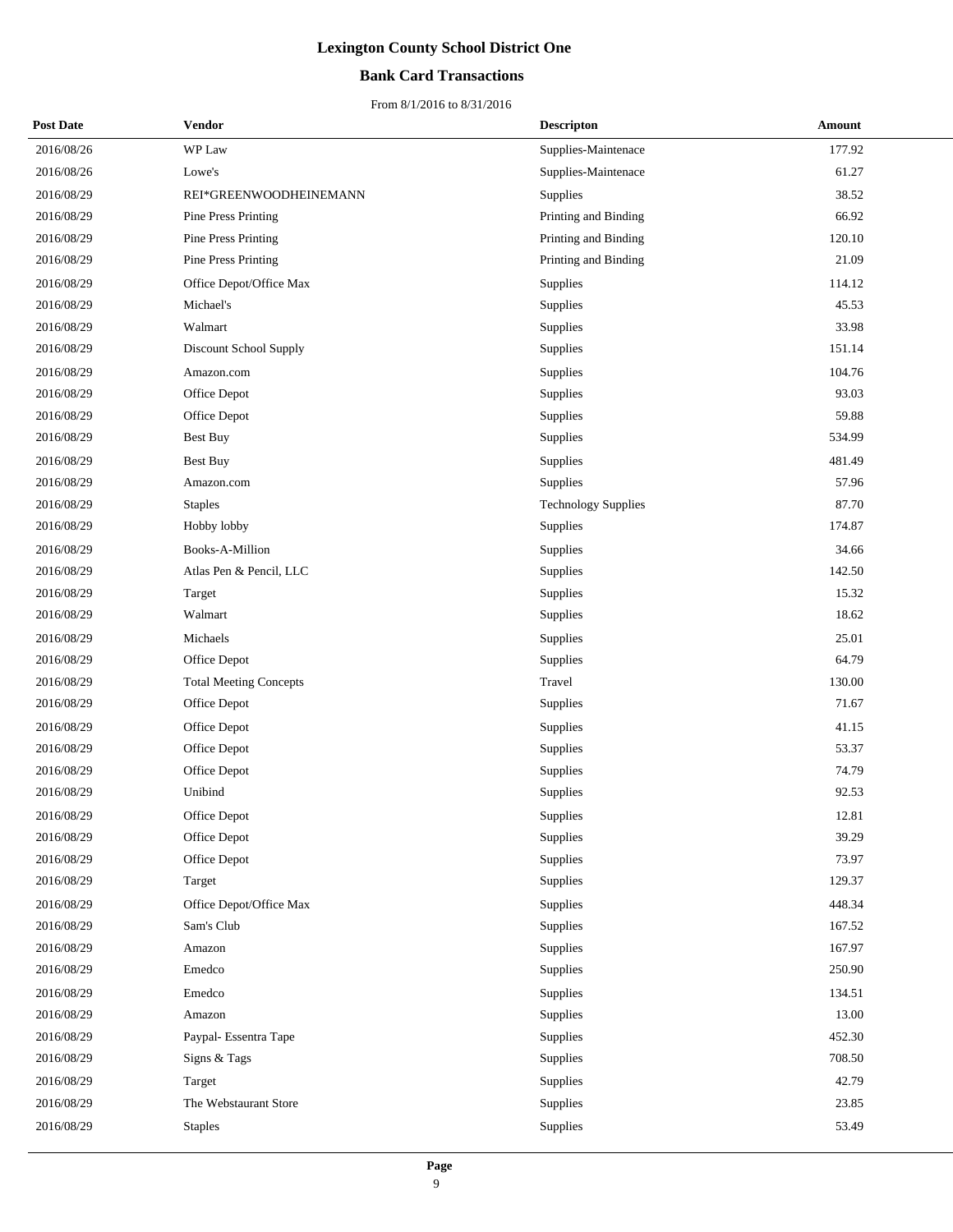## **Bank Card Transactions**

| <b>Post Date</b> | <b>Vendor</b>                  | <b>Descripton</b>          | Amount   |
|------------------|--------------------------------|----------------------------|----------|
| 2016/08/29       | Amazon.com                     | Supplies                   | 488.88   |
| 2016/08/29       | <b>Tote Bag Factory</b>        | Supplies                   | 228.00   |
| 2016/08/29       | Target                         | Supplies                   | 139.06   |
| 2016/08/29       | Lowe's                         | Supplies                   | 76.85    |
| 2016/08/29       | Amazon                         | Supplies                   | 164.52   |
| 2016/08/29       | Office Depot                   | Supplies                   | 52.72    |
| 2016/08/29       | White House Custom Color       | Supplies                   | 30.80    |
| 2016/08/29       | White House Custom Color       | Supplies                   | 80.50    |
| 2016/08/29       | Trophy and Awards Center       | Supplies                   | 58.85    |
| 2016/08/29       | <b>ACTE</b>                    | Travel                     | 200.00   |
| 2016/08/29       | <b>LOWES</b>                   | Supplies                   | 149.65   |
| 2016/08/29       | <b>HARBOR FREIGHT TOOLS</b>    | Supplies                   | 9.82     |
| 2016/08/29       | <b>WALMART</b>                 | Supplies                   | 27.03    |
| 2016/08/29       | WALL CONTROL                   | Supplies                   | 159.99   |
| 2016/08/29       | YO-YO GAMES                    | <b>Technology Supplies</b> | 950.00   |
| 2016/08/29       | WALMART                        | Supplies                   | 66.52    |
| 2016/08/29       | Amazon. com                    | Supplies                   | 80.44    |
| 2016/08/29       | Walmart                        | Supplies                   | 48.29    |
| 2016/08/29       | Walmart                        | Supplies                   | 51.27    |
| 2016/08/29       | Office Max                     | Supplies                   | 89.82    |
| 2016/08/29       | Amazon.com                     | <b>Library Books</b>       | 102.20   |
| 2016/08/29       | Amazon.com                     | <b>Library Books</b>       | 76.62    |
| 2016/08/29       | Grifiti                        | <b>Technology Supplies</b> | 39.81    |
| 2016/08/29       | Amazon.com                     | Supplies                   | 150.66   |
| 2016/08/29       | SOUTH CAROLINA ASSOCIATION     | Dues and Fees              | 600.00   |
| 2016/08/29       | SCSBA School Law Conference, A | Travel                     | 1,110.00 |
| 2016/08/29       | <b>Charleston Marriott</b>     | Travel                     | 170.24   |
| 2016/08/29       | Charleston Marriott            | Travel                     | 170.24   |
| 2016/08/29       | <b>Charleston Marriott</b>     | Travel                     | 170.24   |
| 2016/08/29       | Walmart                        | Supplies                   | 98.75    |
| 2016/08/29       | SCASA 2016 Superintendents' Sy | Travel                     | 125.00   |
| 2016/08/29       | Office Depot                   | Supplies                   | 44.90    |
| 2016/08/29       | IBT IIS Fingerprint Com        | Dues and Fees              | 53.25    |
| 2016/08/29       | <b>LEXINGTON MPO</b>           | Supplies                   | 128.00   |
| 2016/08/29       | <b>LEGACY PROJECT</b>          | Supplies                   | 9.95     |
| 2016/08/29       | <b>SC</b> Association          | Travel                     | 95.00    |
| 2016/08/29       | Walmart                        | Supplies                   | 99.90    |
| 2016/08/29       | Digital Office Solutions       | Supplies                   | 92.93    |
| 2016/08/29       | Amazon Marketplace             | Supplies                   | 50.66    |
| 2016/08/29       | Office Depot                   | Supplies                   | 42.78    |
| 2016/08/29       | Office Depot                   | Supplies                   | 185.54   |
| 2016/08/29       | Office Depot                   | Supplies                   | 117.81   |
| 2016/08/29       | Office Depot                   | Supplies                   | 133.71   |
| 2016/08/29       | Office Depot                   | Supplies                   | 26.74    |
| 2016/08/29       | Michaels                       | Supplies                   | 65.30    |
|                  |                                |                            |          |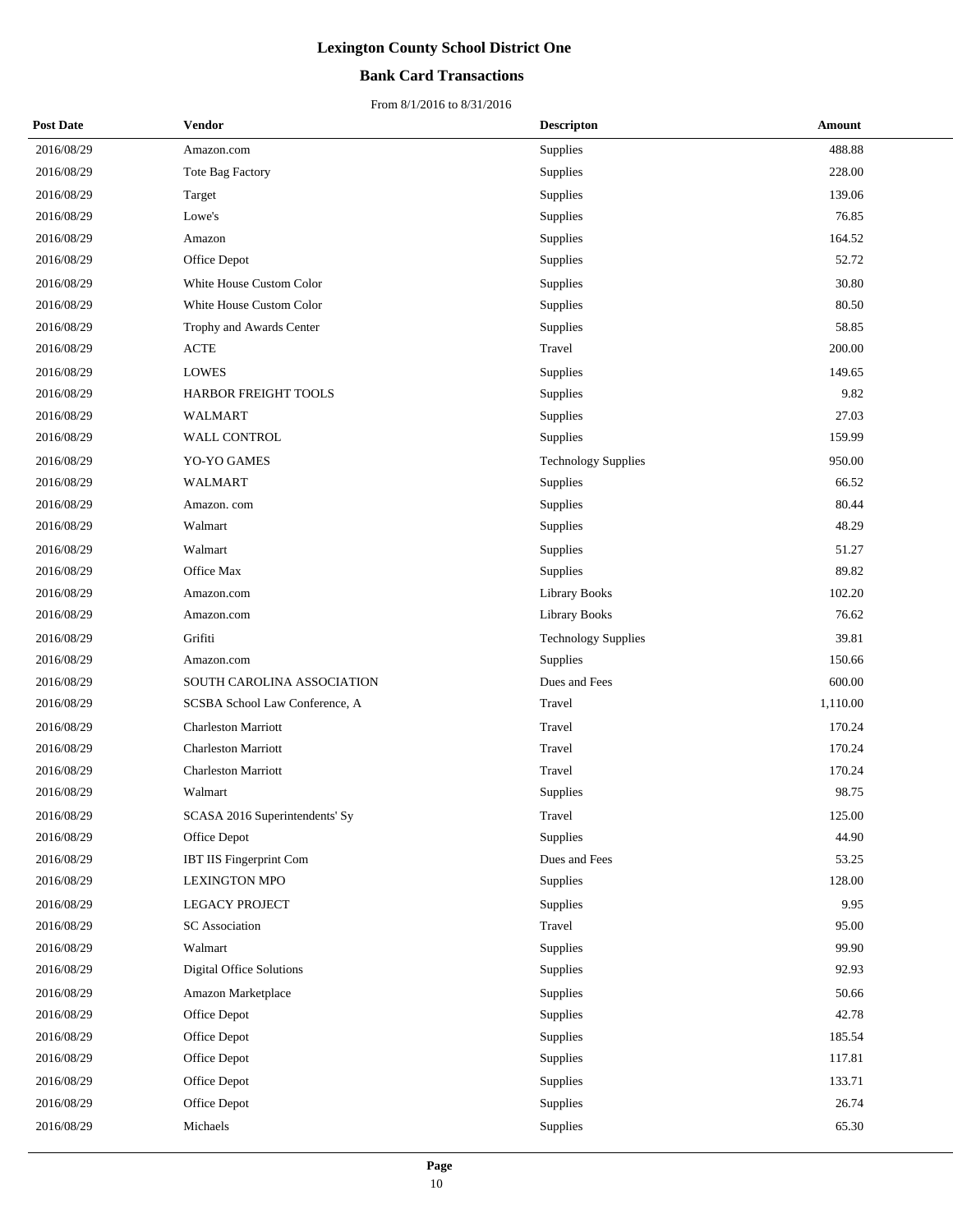## **Bank Card Transactions**

| <b>Post Date</b> | Vendor                      | <b>Descripton</b>   | Amount |
|------------------|-----------------------------|---------------------|--------|
| 2016/08/29       | Etsy                        | Supplies            | 7.00   |
| 2016/08/29       | Smith Rubber Stamp          | Supplies            | 42.88  |
| 2016/08/29       | The Phoenix Group           | Supplies            | 23.35  |
| 2016/08/29       | Amazon.com                  | Supplies            | 19.95  |
| 2016/08/29       | Michael's                   | Supplies            | 20.04  |
| 2016/08/29       | <b>Staples</b>              | Supplies            | 207.51 |
| 2016/08/29       | <b>NAPA</b>                 | Supplies-Maintenace | 76.78  |
| 2016/08/29       | <b>Contractors Board</b>    | Supplies-Maintenace | 135.00 |
| 2016/08/29       | Shell                       | Supplies            | 28.75  |
| 2016/08/29       | <b>IGA</b>                  | Supplies            | 11.72  |
| 2016/08/29       | Walker Hardware             | Supplies            | 91.20  |
| 2016/08/29       | Sunoco                      | Supplies            | 27.40  |
| 2016/08/29       | Lowes                       | Supplies            | 24.57  |
| 2016/08/29       | Lowes                       | Supplies            | 102.72 |
| 2016/08/29       | <b>WALKER HARDWARE</b>      | Supplies            | 23.54  |
| 2016/08/29       | Ferguson                    | Supplies-Maintenace | 35.91  |
| 2016/08/29       | Walker Hardware             | Supplies-Maintenace | 10.26  |
| 2016/08/29       | Gateway Supply              | Supplies-Maintenace | 161.99 |
| 2016/08/29       | Sherwin Williams            | Supplies-Maintenace | 104.00 |
| 2016/08/29       | <b>ADVANCE AUTO PARTS</b>   | Supplies            | 5.55   |
| 2016/08/29       | SMITH & JONES JANITORIAL    | Supplies            | 117.70 |
| 2016/08/29       | THE HOME DEPOT              | Supplies            | 95.71  |
| 2016/08/29       | Ed Smith Lumber             | Supplies-Maintenace | 62.06  |
| 2016/08/29       | Sherwin Williams            | Supplies-Maintenace | 85.64  |
| 2016/08/29       | ExxonMobil                  | Supplies            | 30.24  |
| 2016/08/29       | Gateway Supply              | Supplies-Maintenace | 167.97 |
| 2016/08/29       | <b>SHELL</b>                | Supplies            | 51.75  |
| 2016/08/29       | <b>DOLLAR GENERAL STORE</b> | Supplies            | 5.89   |
| 2016/08/29       | Sherwin Williams            | Supplies-Maintenace | 78.48  |
| 2016/08/29       | Wholesale Industrial        | Supplies-Maintenace | 80.33  |
| 2016/08/29       | Lowe's                      | Supplies            | 105.23 |
| 2016/08/29       | Lowe's                      | Supplies            | 42.20  |
| 2016/08/29       | Lowe's                      | Supplies            | 124.83 |
| 2016/08/29       | Lowe's                      | Supplies            | 25.55  |
| 2016/08/29       | Smith & Jones Janitorial    | Supplies            | 239.36 |
| 2016/08/29       | Ferguson                    | Supplies-Maintenace | 130.34 |
| 2016/08/29       | Ferguson                    | Supplies-Maintenace | 95.03  |
| 2016/08/29       | Sherwin Williams            | Supplies-Maintenace | 83.50  |
| 2016/08/29       | Gateway Supply              | Supplies-Maintenace | 57.25  |
| 2016/08/29       | Epting Dist.                | Supplies-Maintenace | 301.75 |
| 2016/08/29       | Lowe's                      | Supplies-Maintenace | 22.72  |
| 2016/08/29       | Thompson's Grand Rental     | Supplies-Maintenace | 9.63   |
| 2016/08/29       | Derrick's Service           | Supplies            | 22.18  |
| 2016/08/29       | Ed Smith Lumber             | Supplies            | 14.96  |
| 2016/08/29       | Ed Smith Lumber             | Supplies            | 56.70  |
|                  |                             |                     |        |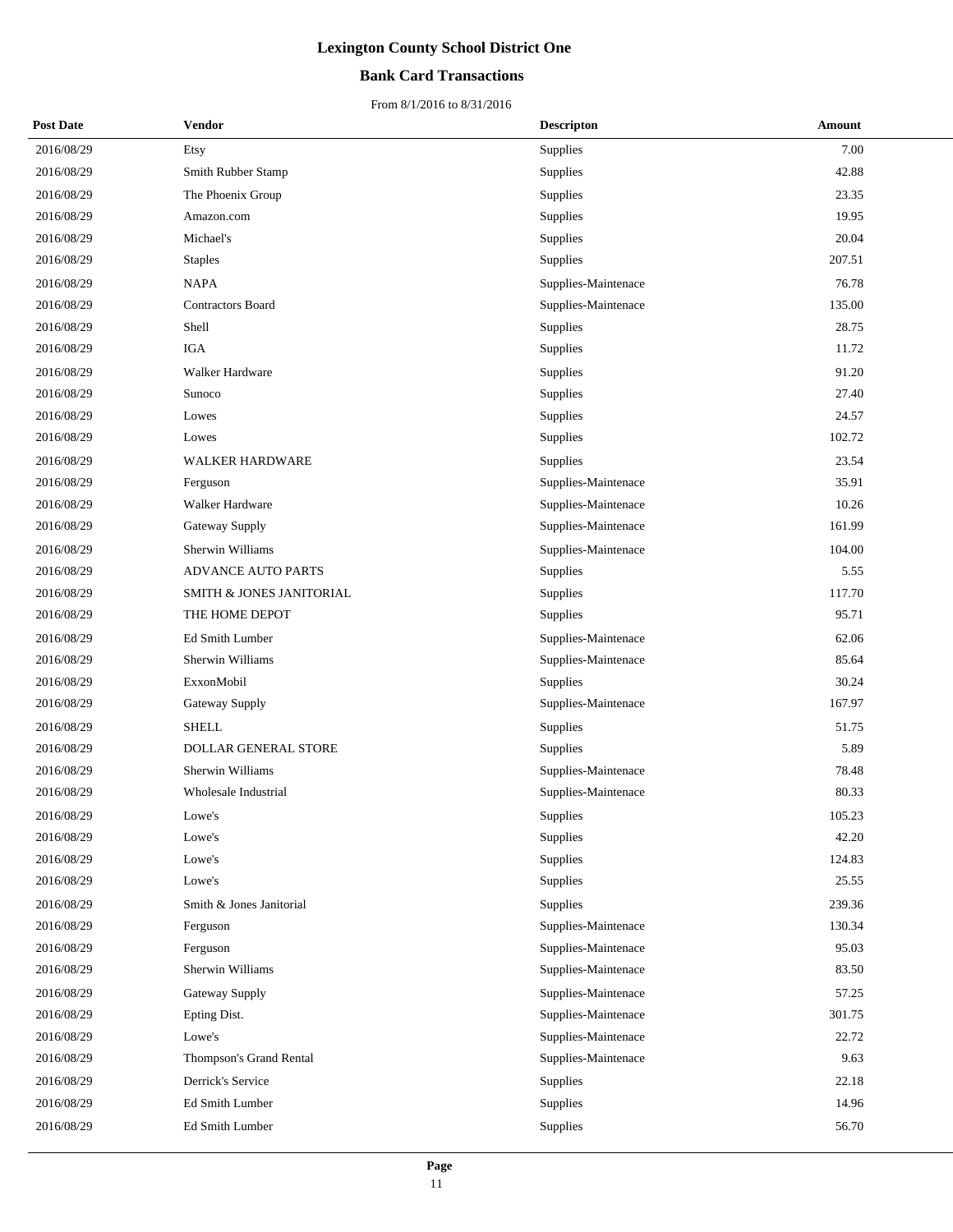### **Bank Card Transactions**

| <b>Post Date</b> | <b>Vendor</b>         | <b>Descripton</b>   | Amount |
|------------------|-----------------------|---------------------|--------|
| 2016/08/29       | Sherwin Williams      | Supplies-Maintenace | 104.00 |
| 2016/08/29       | Gateway               | Supplies-Maintenace | 49.64  |
| 2016/08/29       | Walker Hardware       | Supplies-Maintenace | 13.18  |
| 2016/08/29       | WinSupply             | Supplies-Maintenace | 132.72 |
| 2016/08/29       | Gateway Supply        | Supplies-Maintenace | 142.79 |
| 2016/08/29       | Walker Hardware       | Supplies-Maintenace | 11.61  |
| 2016/08/29       | SHELL OIL             | Supplies            | 8.99   |
| 2016/08/29       | SHELL OIL             | Supplies            | 27.00  |
| 2016/08/29       | Ferguson              | Supplies-Maintenace | 30.64  |
| 2016/08/29       | Sherwin Williams      | Supplies-Maintenace | 85.64  |
| 2016/08/29       | Sam's Club            | Supplies            | 38.48  |
| 2016/08/29       | Circle K              | Supplies            | 49.23  |
| 2016/08/29       | <b>Murphy Express</b> | Supplies            | 33.88  |
| 2016/08/29       | Lowes                 | Supplies            | 40.99  |
| 2016/08/29       | Zephyr                | Supplies            | 249.44 |
| 2016/08/29       | Lowes                 | Supplies            | 134.02 |
| 2016/08/29       | Ferguson              | Supplies-Maintenace | 22.67  |
| 2016/08/29       | Sunoco/Pitt Stop      | Supplies            | 21.42  |
| 2016/08/29       | ExxonMobile           | Supplies            | 59.00  |
| 2016/08/29       | Sherwin Williams      | Supplies            | 159.50 |
| 2016/08/29       | True Value            | Supplies            | 54.61  |
| 2016/08/29       | Enlow's Auto Supply   | Supplies            | 19.47  |
| 2016/08/29       | Lowe's                | Supplies            | 89.84  |
| 2016/08/29       | Sox Fence & Supply    | Supplies-Maintenace | 229.45 |
| 2016/08/29       | Sox Fence & Supply    | Supplies-Maintenace | 92.18  |
| 2016/08/29       | Sox Fence & Supply    | Supplies-Maintenace | 40.93  |
| 2016/08/29       | Lowe's                | Supplies-Maintenace | 52.23  |
| 2016/08/29       | Three Fountains Ace   | Supplies-Maintenace | 19.17  |
| 2016/08/29       | Sparrow and Kennedy   | Supplies            | 21.27  |
| 2016/08/29       | Lowe's                | Supplies            | 100.08 |
| 2016/08/29       | Lowe's                | Supplies            | 9.61   |
| 2016/08/29       | Lowe's                | Supplies            | 25.68  |
| 2016/08/29       | Murphy Express        | Supplies            | 100.00 |
| 2016/08/29       | Murphy Express        | Supplies            | 17.60  |
| 2016/08/29       | Lowes                 | Supplies            | 151.77 |
| 2016/08/29       | Sherwin Williams      | Supplies            | 174.36 |
| 2016/08/29       | Murphy Express        | <b>Supplies</b>     | 70.39  |
| 2016/08/29       | Sherwin Williams      | Supplies-Maintenace | 230.21 |
| 2016/08/29       | Lowes                 | Supplies            | 19.71  |
| 2016/08/29       | Pitt Stop             | Supplies            | 37.95  |
| 2016/08/29       | Lowes                 | Supplies            | 8.55   |
| 2016/08/29       | Party City            | Supplies            | 45.48  |
| 2016/08/29       | Lowes                 | Supplies            | 534.68 |
| 2016/08/29       | Pitt Stop             | Supplies            | 36.34  |
| 2016/08/29       | Home Depot            | Supplies            | 32.09  |
|                  |                       |                     |        |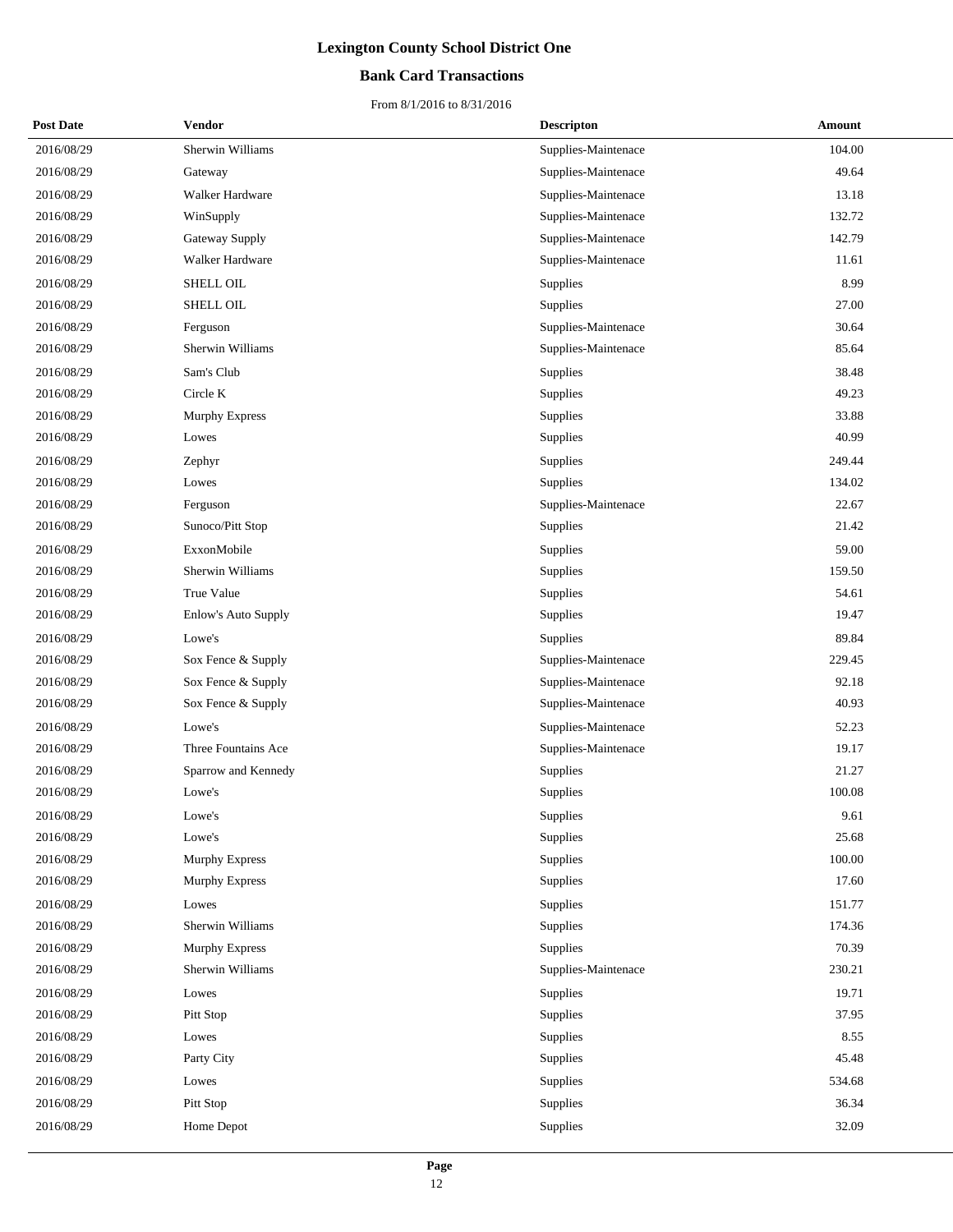## **Bank Card Transactions**

| <b>Post Date</b> | Vendor                         | <b>Descripton</b>          | Amount |
|------------------|--------------------------------|----------------------------|--------|
| 2016/08/29       | Hampton Inn                    | Travel                     | 406.35 |
| 2016/08/29       | <b>RPS</b>                     | Travel                     | 32.00  |
| 2016/08/29       | Omni Orlando Resort            | Travel                     | 880.08 |
| 2016/08/29       | SC Department of Motor Vehicle | Supplies                   | 24.00  |
| 2016/08/29       | Office Depot                   | Supplies                   | 122.80 |
| 2016/08/29       | Southwest                      | Travel                     | 834.92 |
| 2016/08/29       | Southwest                      | Travel                     | 60.00  |
| 2016/08/29       | GoDaddy                        | Software Renewal/Agreemen  | 191.96 |
| 2016/08/29       | <b>WOWZA</b>                   | Software Renewal/Agreemen  | 250.00 |
| 2016/08/29       | <b>Best Buy</b>                | Supplies                   | 94.15  |
| 2016/08/29       | American Sign & Display Co.    | Supplies                   | 480.43 |
| 2016/08/29       | Good Sports, Inc.              | Supplies                   | 872.00 |
| 2016/08/29       | Amazon.com                     | Supplies                   | 70.98  |
| 2016/08/29       | Amazon.com                     | Supplies                   | 26.24  |
| 2016/08/29       | Amazon.com                     | Supplies                   | 46.50  |
| 2016/08/29       | Walmart                        | Supplies                   | 9.96   |
| 2016/08/29       | Office Depot                   | Supplies                   | 97.33  |
| 2016/08/29       | Healy Awards, Inc.             | Supplies                   | 635.74 |
| 2016/08/29       | <b>Pitney Bowes</b>            | Supplies                   | 70.02  |
| 2016/08/29       | Home Depot                     | Supplies                   | 110.42 |
| 2016/08/29       | <b>Pitney Bowes</b>            | Supplies                   | 149.79 |
| 2016/08/29       | New Egg                        | <b>Technology Supplies</b> | 26.52  |
| 2016/08/29       | Cable and Connections          | <b>Technology Supplies</b> | 44.45  |
| 2016/08/29       | Cable and Connections          | <b>Technology Supplies</b> | 63.90  |
| 2016/08/29       | Walmart                        | Supplies                   | 40.23  |
| 2016/08/29       | Walmart                        | Supplies                   | 148.51 |
| 2016/08/29       | <b>NIS</b>                     | Supplies                   | 222.00 |
| 2016/08/29       | Southern Region Education      | Travel                     | 250.00 |
| 2016/08/29       | Galt House Hotel               | Travel                     | 518.85 |
| 2016/08/29       | <b>SCASA</b>                   | Travel                     | 95.00  |
| 2016/08/29       | Amazon                         | Supplies                   | 153.03 |
| 2016/08/29       | BP                             | Travel                     | 27.59  |
| 2016/08/29       | American Airlines              | Travel                     | 25.00  |
| 2016/08/29       | American Airlines              | Travel                     | 25.00  |
| 2016/08/29       | Enterprise Rent A Car          | Travel                     | 304.74 |
| 2016/08/29       | Galt House Hotel               | Travel                     | 770.24 |
| 2016/08/29       | Amazon                         | Pupil Activity             | 69.99  |
| 2016/08/29       | Amazon                         | Pupil Activity             | 257.82 |
| 2016/08/29       | Amazon                         | Pupil Activity             | 481.50 |
| 2016/08/29       | Amazon                         | Pupil Activity             | 88.80  |
| 2016/08/29       | Amazon                         | Pupil Activity             | 90.95  |
| 2016/08/29       | Amazon                         | Pupil Activity             | 363.80 |
| 2016/08/29       | Postmaster                     | Pupil Activity             | 6.80   |
| 2016/08/29       | Office Depot                   | Pupil Activity             | 96.30  |
| 2016/08/29       | Amazon.com                     | Pupil Activity             | 102.00 |
|                  |                                |                            |        |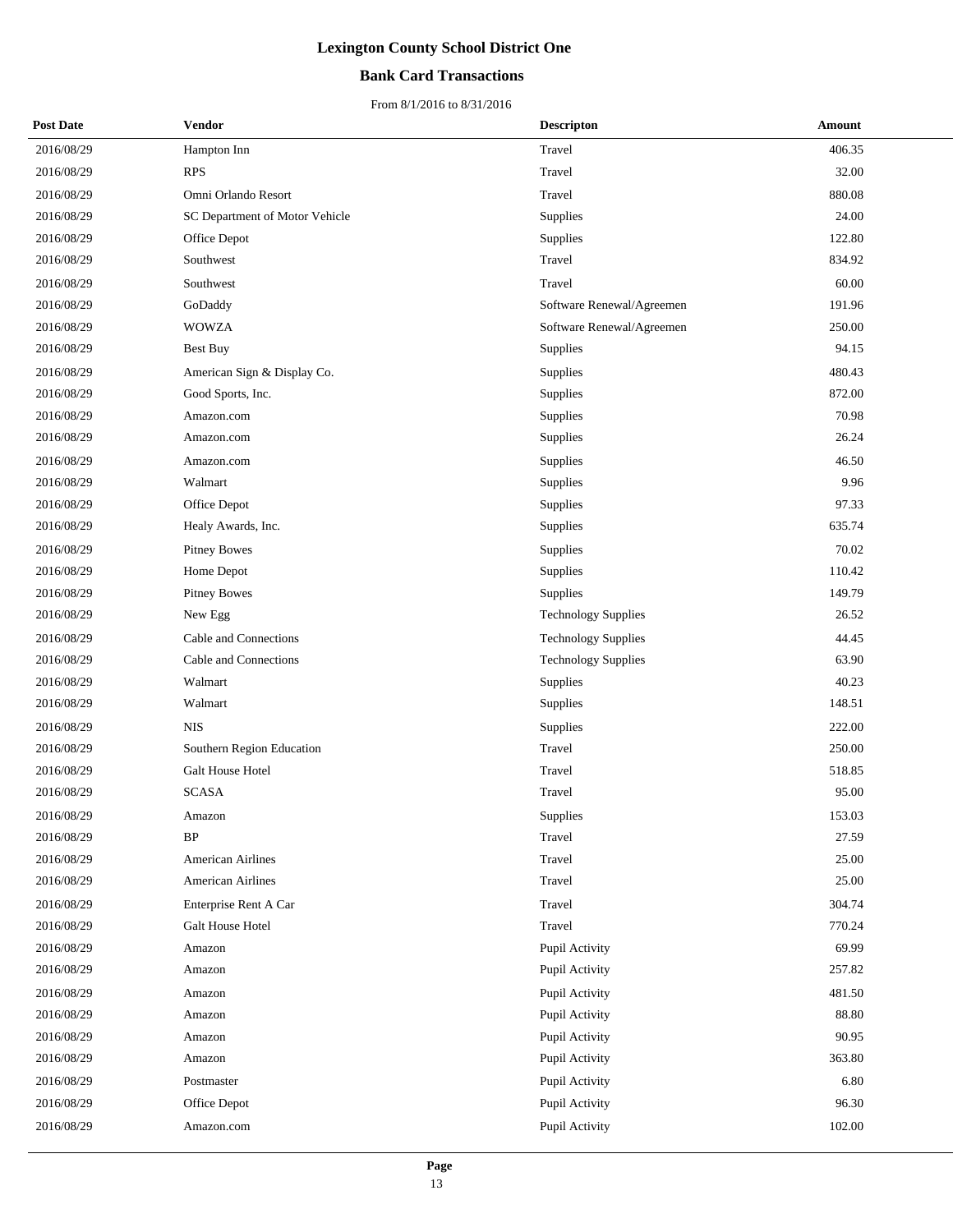## **Bank Card Transactions**

| <b>Post Date</b> | <b>Vendor</b>           | <b>Descripton</b>                | Amount |
|------------------|-------------------------|----------------------------------|--------|
| 2016/08/29       | Office Depot            | Pupil Activity                   | 20.98  |
| 2016/08/29       | WW Norton Co            | Pupil Activity                   | 768.77 |
| 2016/08/29       | Walmart                 | Pupil Activity                   | 50.25  |
| 2016/08/29       | REI Greenwood Heinemann | Pupil Activity                   | 135.00 |
| 2016/08/29       | Schools In              | Pupil Activity                   | 157.36 |
| 2016/08/29       | Capstone                | Pupil Activity                   | 246.75 |
| 2016/08/29       | Lowes                   | Pupil Activity                   | 36.22  |
| 2016/08/29       | Murphy Express          | Pupil Activity                   | 31.00  |
| 2016/08/29       | <b>Murphy Express</b>   | Pupil Activity                   | 24.00  |
| 2016/08/29       | <b>SCACA</b>            | Pupil Activity                   | 52.50  |
| 2016/08/29       | <b>SCACA</b>            | Pupil Activity                   | 60.13  |
| 2016/08/29       | Dollar Tree             | Pupil Activity                   | 17.12  |
| 2016/08/29       | Walmart                 | Pupil Activity                   | 48.41  |
| 2016/08/29       | Carolina Wings          | Pupil Activity                   | 460.00 |
| 2016/08/29       | Exxon                   | Pupil Activity                   | 19.00  |
| 2016/08/29       | Lowes                   | Pupil Activity                   | 13.69  |
| 2016/08/29       | Ace Hardware            | Pupil Activity                   | 10.65  |
| 2016/08/29       | Exxon                   | Pupil Activity                   | 11.83  |
| 2016/08/29       | Exxon                   | Pupil Activity                   | 10.37  |
| 2016/08/29       | Lowes                   | Pupil Activity                   | 217.40 |
| 2016/08/29       | <b>Murphy Express</b>   | Pupil Activity                   | 6.03   |
| 2016/08/29       | Indian River Golf Club  | Pupil Activity                   | 300.00 |
| 2016/08/29       | Ari-Med                 | Pupil Activity                   | 293.45 |
| 2016/08/29       | Lowes                   | Pupil Activity                   | 74.86  |
| 2016/08/29       | Walmart                 | Pupil Activity                   | 17.03  |
| 2016/08/29       | Office Depot            | Pupil Activity                   | 32.07  |
| 2016/08/29       | Academy                 | Pupil Activity                   | 64.77  |
| 2016/08/29       | Jet fuel                | Pupil Activity                   | 15.00  |
| 2016/08/29       | Food Lion               | Pupil Activity                   | 152.74 |
| 2016/08/29       | Walmart                 | Pupil Activity                   | 61.30  |
| 2016/08/29       | Walmart                 | Pupil Activity                   | 57.39  |
| 2016/08/29       | Walmart                 | Pupil Activity                   | 25.05  |
| 2016/08/29       | Amazon                  | Pupil Activity                   | 317.87 |
| 2016/08/29       | D & W Sports            | Pupil Activity                   | 44.89  |
| 2016/08/30       | Walmart                 | Supplies                         | 105.93 |
| 2016/08/30       | <b>WALMART</b>          | Supplies                         | 45.24  |
| 2016/08/30       | EDUCATIONAL WONDERLAND  | Supplies                         | 80.22  |
| 2016/08/30       | WALMART                 | Supplies                         | 63.31  |
| 2016/08/30       | Walmart                 | Supplies                         | 50.44  |
| 2016/08/30       | <b>AMAZON</b>           | Supplies                         | 89.31  |
| 2016/08/30       | CAFEPRESS.COM           | Supplies                         | 44.97  |
| 2016/08/30       | Walmart                 | Supplies                         | 27.76  |
| 2016/08/30       | Wal Mart                | Supplies                         | 215.42 |
| 2016/08/30       | <b>United Airlines</b>  | Pupil Transportation-Inst        | 175.00 |
| 2016/08/30       | <b>United Airlines</b>  | <b>Pupil Transportation-Inst</b> | 150.00 |
|                  |                         |                                  |        |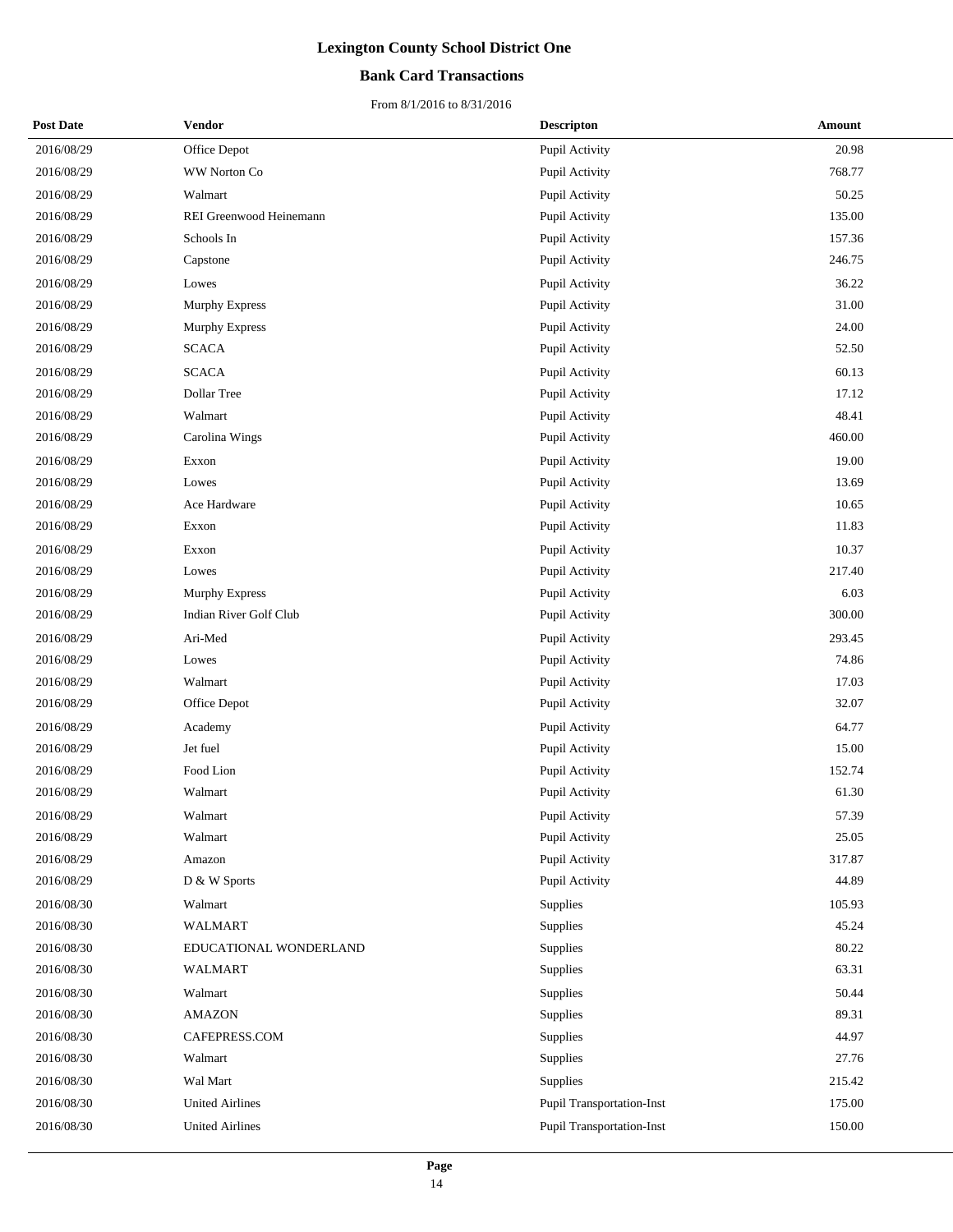## **Bank Card Transactions**

| <b>Post Date</b> | Vendor                         | <b>Descripton</b>                | Amount    |
|------------------|--------------------------------|----------------------------------|-----------|
| 2016/08/30       | American Airlines              | Pupil Transportation-Inst        | 250.00    |
| 2016/08/30       | Enterprise Rent A Car          | Pupil Transportation-Inst        | 1,021.88  |
| 2016/08/30       | <b>American Airlines</b>       | <b>Pupil Transportation-Inst</b> | 50.00     |
| 2016/08/30       | <b>American Airlines</b>       | Travel                           | 25.00     |
| 2016/08/30       | Hampton Inn                    | Travel                           | 605.46    |
| 2016/08/30       | Surveymonkey.com               | Software Renewal/Agreemen        | 78.00     |
| 2016/08/30       | <b>Educational Express</b>     | Supplies                         | 206.50    |
| 2016/08/30       | Chop Chop                      | Periodicals                      | 24.95     |
| 2016/08/30       | <b>SCASA</b>                   | Travel                           | 800.00    |
| 2016/08/30       | <b>SCASA</b>                   | Travel                           | 800.00    |
| 2016/08/30       | <b>SCASA</b>                   | Travel                           | 95.00     |
| 2016/08/30       | <b>AMAZON</b>                  | Supplies                         | 6.60      |
| 2016/08/30       | ASSISTANT PRINCIPALS'          | Travel                           | 95.00     |
| 2016/08/30       | THE SHIPS BOOTY                | Supplies                         | 78.11     |
| 2016/08/30       | <b>AMAZON</b>                  | Supplies                         | 21.14     |
| 2016/08/30       | Lowes                          | Supplies                         | 57.76     |
| 2016/08/30       | Enlows                         | Supplies-Maintenace              | 217.60    |
| 2016/08/30       | A-Z Lawnmoer                   | Supplies-Maintenace              | 17.07     |
| 2016/08/30       | A-Z Lawnmower                  | Supplies-Maintenace              | 10.86     |
| 2016/08/30       | AutoZone                       | Supplies-Maintenace              | 119.02    |
| 2016/08/30       | Enlows                         | Supplies-Maintenace              | 75.76     |
| 2016/08/30       | Enlows                         | Supplies-Maintenace              | 235.26    |
| 2016/08/30       | A-Z Lawnmower                  | Supplies-Maintenace              | 41.79     |
| 2016/08/30       | Shell Oil                      | Supplies-Maintenace              | 31.84     |
| 2016/08/30       | Enlows                         | Supplies-Maintenace              | 99.23     |
| 2016/08/30       | Enlows                         | Supplies-Maintenace              | 159.10    |
| 2016/08/30       | Lowe's                         | Supplies-Maintenace              | 64.14     |
| 2016/08/30       | Enlows                         | Supplies-Maintenace              | 145.36    |
| 2016/08/30       | A-Z Lawnmower                  | Supplies-Maintenace              | 63.13     |
| 2016/08/30       | Enlows                         | Supplies-Maintenace              | 148.11    |
| 2016/08/30       | Lowe's                         | Supplies-Maintenace              | 53.47     |
| 2016/08/30       | Enlows                         | Supplies-Maintenace              | 47.54     |
| 2016/08/30       | AutoZone                       | Supplies-Maintenace              | 107.92    |
| 2016/08/30       | Northern Tool                  | Supplies-Maintenace              | 283.29    |
| 2016/08/30       | Lowe's                         | Supplies-Maintenace              | 21.37     |
| 2016/08/30       | <b>Steering Column Service</b> | Supplies-Maintenace              | $-100.00$ |
| 2016/08/30       | City Electric                  | Supplies-Maintenace              | 66.34     |
| 2016/08/30       | Enlows                         | Supplies-Maintenace              | 134.87    |
| 2016/08/30       | AutoZone                       | Supplies-Maintenace              | 149.24    |
| 2016/08/30       | Jim Hudson Ford                | Supplies-Maintenace              | 203.16    |
| 2016/08/30       | City Electric                  | Supplies-Maintenace              | 57.87     |
| 2016/08/30       | City Electric                  | Supplies-Maintenace              | 83.42     |
| 2016/08/30       | Ferguson                       | Supplies-Maintenace              | 27.54     |
| 2016/08/30       | Enlows                         | Supplies-Maintenace              | 169.08    |
| 2016/08/30       | AutoZone                       | Supplies-Maintenace              | 133.85    |
|                  |                                |                                  |           |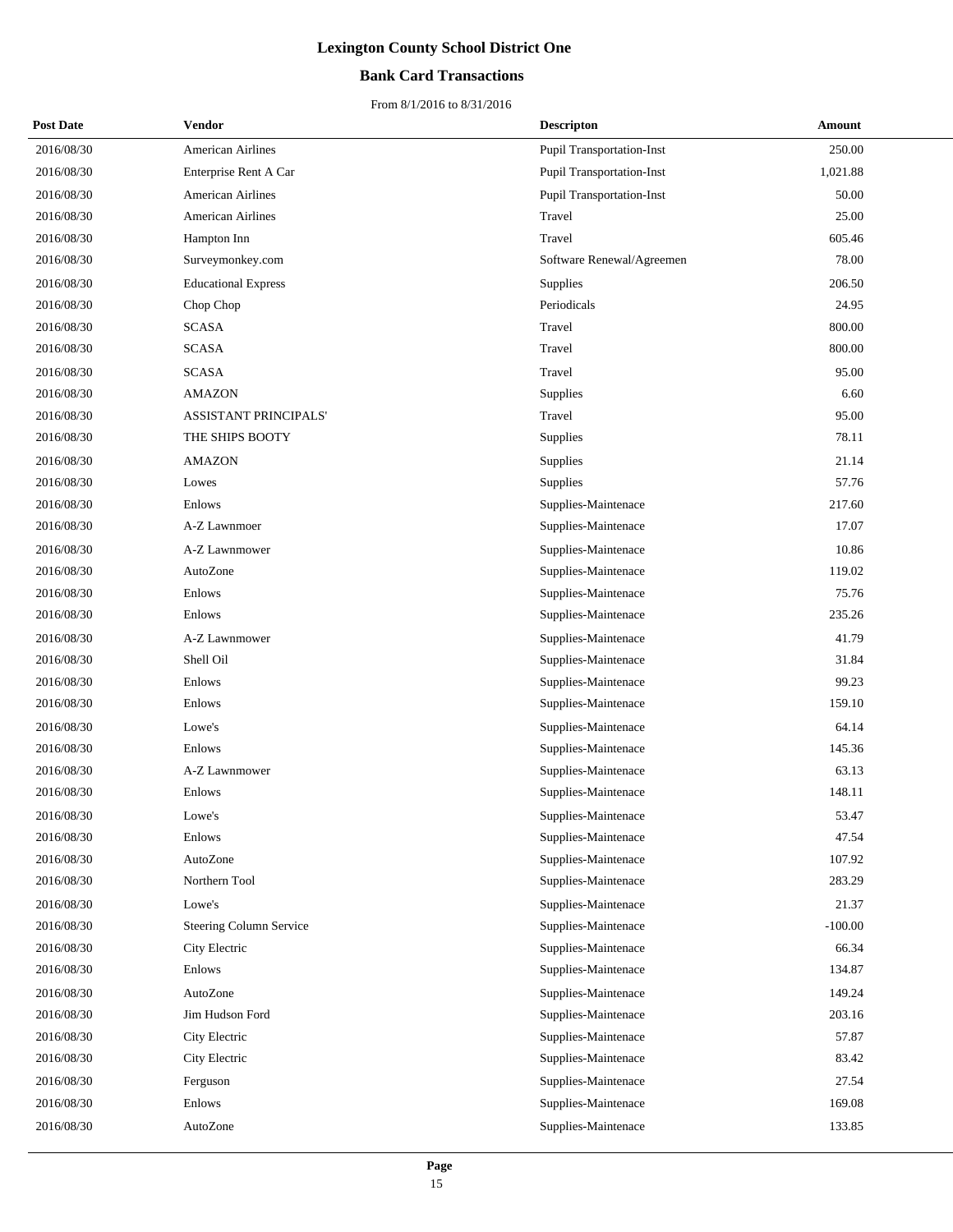## **Bank Card Transactions**

| <b>Post Date</b> | Vendor                      | <b>Descripton</b>   | Amount |
|------------------|-----------------------------|---------------------|--------|
| 2016/08/30       | A-Z Lawnmower               | Supplies-Maintenace | 63.67  |
| 2016/08/30       | <b>United Refrigeration</b> | Supplies-Maintenace | 45.10  |
| 2016/08/30       | Sherwin Williams            | Supplies-Maintenace | 163.34 |
| 2016/08/30       | A-Z Lawnmower               | Supplies-Maintenace | 54.15  |
| 2016/08/30       | A-Z Lawnmower               | Supplies-Maintenace | 63.66  |
| 2016/08/30       | Sherwin Williams            | Supplies-Maintenace | 141.28 |
| 2016/08/30       | Ferguson                    | Supplies-Maintenace | 72.31  |
| 2016/08/30       | True Value Hardware         | Supplies-Maintenace | 50.24  |
| 2016/08/30       | Sherwin Williams            | Supplies-Maintenace | 71.89  |
| 2016/08/30       | The Guttermen               | Supplies-Maintenace | 28.00  |
| 2016/08/30       | Enlows                      | Supplies-Maintenace | 62.54  |
| 2016/08/30       | Lowes                       | Supplies            | 109.00 |
| 2016/08/30       | Lowe's                      | Supplies-Maintenace | 33.77  |
| 2016/08/30       | Gateway Supply              | Supplies-Maintenace | 112.35 |
| 2016/08/30       | Sherwin Williams            | Supplies-Maintenace | 133.78 |
| 2016/08/30       | LOWE'S                      | Supplies            | 10.67  |
| 2016/08/30       | Northern Tool               | Supplies-Maintenace | 301.16 |
| 2016/08/30       | Enlows                      | Supplies-Maintenace | 62.55  |
| 2016/08/30       | Electric Control & Supply   | Supplies-Maintenace | 187.00 |
| 2016/08/30       | A-Z Lawnmower               | Supplies-Maintenace | 54.15  |
| 2016/08/30       | A-Z Lawnmower               | Supplies-Maintenace | 256.82 |
| 2016/08/30       | A-Z Lawnmower               | Supplies-Maintenace | 90.25  |
| 2016/08/30       | Sparrow & Kennedy           | Supplies-Maintenace | 21.67  |
| 2016/08/30       | A-Z Lawnmower               | Supplies-Maintenace | 138.72 |
| 2016/08/30       | A-Z Lawnmower               | Supplies-Maintenace | 108.79 |
| 2016/08/30       | A-Z Lawnmower               | Supplies-Maintenace | 44.73  |
| 2016/08/30       | Sparrow & Kennedy           | Supplies-Maintenace | 286.21 |
| 2016/08/30       | Carts Plus                  | Supplies-Maintenace | 49.22  |
| 2016/08/30       | Decker Equipment            | Supplies            | 48.83  |
| 2016/08/30       | <b>Corner Pantry</b>        | Supplies            | 85.01  |
| 2016/08/30       | Big S                       | Supplies            | 1.53   |
| 2016/08/30       | Walmart                     | Supplies            | 168.28 |
| 2016/08/30       | Lowes                       | Supplies            | 113.40 |
| 2016/08/30       | Lowes                       | Supplies            | 87.29  |
| 2016/08/30       | Lowes                       | Supplies            | 50.72  |
| 2016/08/30       | A-Z Lawnmower               | Supplies-Maintenace | 55.67  |
| 2016/08/30       | A-Z Lawnmower               | Supplies-Maintenace | 78.59  |
| 2016/08/30       | Lowe's                      | Supplies-Maintenace | 7.59   |
| 2016/08/30       | Graybar                     | Supplies-Maintenace | 111.51 |
| 2016/08/30       | Walmart                     | Supplies            | 55.45  |
| 2016/08/30       | Graybar                     | Supplies-Maintenace | 111.50 |
| 2016/08/30       | Epting Dist.                | Supplies-Maintenace | 230.16 |
| 2016/08/30       | <b>ASAP</b> Parts           | Supplies-Maintenace | 374.34 |
| 2016/08/30       | AutoZone                    | Supplies-Maintenace | 133.60 |
| 2016/08/30       | Atlantech Dist.             | Supplies-Maintenace | 109.86 |
|                  |                             |                     |        |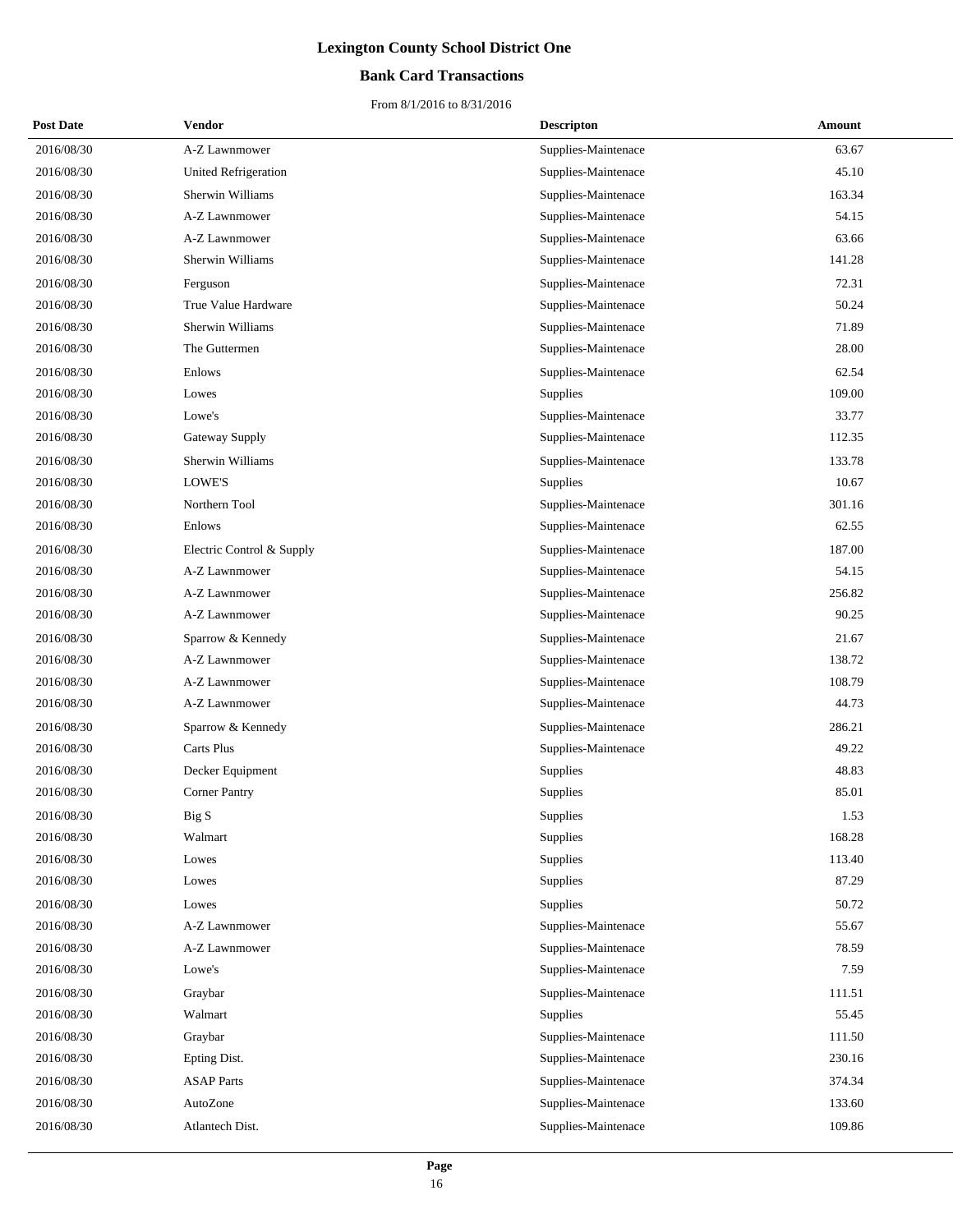## **Bank Card Transactions**

| <b>Post Date</b> | Vendor                         | <b>Descripton</b>         | Amount |
|------------------|--------------------------------|---------------------------|--------|
| 2016/08/30       | Sherwin Williams               | Supplies-Maintenace       | 41.48  |
| 2016/08/30       | Home Depot                     | Supplies-Maintenace       | 31.98  |
| 2016/08/30       | Carts Plus                     | Supplies-Maintenace       | 57.73  |
| 2016/08/30       | Partzilla                      | Supplies-Maintenace       | 348.73 |
| 2016/08/30       | A-Z Lawnmower                  | Supplies-Maintenace       | 32.98  |
| 2016/08/30       | <b>UPS</b> Store               | Supplies-Maintenace       | 26.21  |
| 2016/08/30       | Enlows                         | Supplies-Maintenace       | 68.33  |
| 2016/08/30       | Carts Plus                     | Supplies-Maintenace       | 114.25 |
| 2016/08/30       | Walmart                        | Supplies                  | 112.38 |
| 2016/08/30       | Irmo Chapin Recreation Commiss | Supplies                  | 262.00 |
| 2016/08/30       | Office Depot                   | Pupil Activity            | 25.65  |
| 2016/08/30       | Office Depot                   | Pupil Activity            | 236.35 |
| 2016/08/30       | Ollie's Bargain Outlet         | Pupil Activity            | 51.26  |
| 2016/08/30       | K-Mart                         | Pupil Activity            | 62.31  |
| 2016/08/30       | Scholastic                     | Pupil Activity            | 175.78 |
| 2016/08/30       | Amazon.com                     | Pupil Activity            | 69.54  |
| 2016/08/30       | <b>USPS</b>                    | Pupil Activity            | 317.20 |
| 2016/08/30       | Amazon.com                     | Pupil Activity            | 53.05  |
| 2016/08/30       | Walmart                        | Pupil Activity            | 82.46  |
| 2016/08/30       | Amazon.com                     | Pupil Activity            | 15.50  |
| 2016/08/30       | Amazon.com                     | Pupil Activity            | 65.96  |
| 2016/08/30       | Residence Inn                  | Pupil Activity            | 349.58 |
| 2016/08/30       | Residence Inn                  | Pupil Activity            | 524.37 |
| 2016/08/30       | Residence Inn                  | Pupil Activity            | 524.37 |
| 2016/08/30       | Residence Inn                  | Pupil Activity            | 524.37 |
| 2016/08/30       | Residence Inn                  | Pupil Activity            | 524.37 |
| 2016/08/30       | Residence Inn                  | Pupil Activity            | 174.79 |
| 2016/08/30       | NeffCo                         | Pupil Activity            | 422.82 |
| 2016/08/30       | Tennis Express                 | Pupil Activity            | 299.70 |
| 2016/08/30       | 2Xl Corp                       | Pupil Activity            | 202.58 |
| 2016/08/31       | Amazon                         | Supplies-Immersion        | 23.52  |
| 2016/08/31       | Sam's                          | Supplies                  | 65.64  |
| 2016/08/31       | Amazon                         | Supplies                  | 19.57  |
| 2016/08/31       | Data Recognition Corp          | Software Renewal/Agreemen | 45.00  |
| 2016/08/31       | <b>Service Printing</b>        | Printing and Binding      | 267.50 |
| 2016/08/31       | Amazon.com                     | Supplies                  | 38.83  |
| 2016/08/31       | Amazon.com                     | Supplies                  | 299.25 |
| 2016/08/31       | Lowe's                         | Supplies                  | 75.38  |
| 2016/08/31       | Office Depot                   | Supplies                  | 158.35 |
| 2016/08/31       | Pine Press                     | Printing and Binding      | 48.72  |
| 2016/08/31       | dollar tree                    | Supplies                  | 45.08  |
| 2016/08/31       | Office depot                   | Supplies                  | 100.52 |
| 2016/08/31       | Demco                          | Supplies                  | 323.98 |
| 2016/08/31       | Office depot                   | Supplies                  | 354.62 |
| 2016/08/31       | Vistaprints                    | Supplies                  | 31.99  |
|                  |                                |                           |        |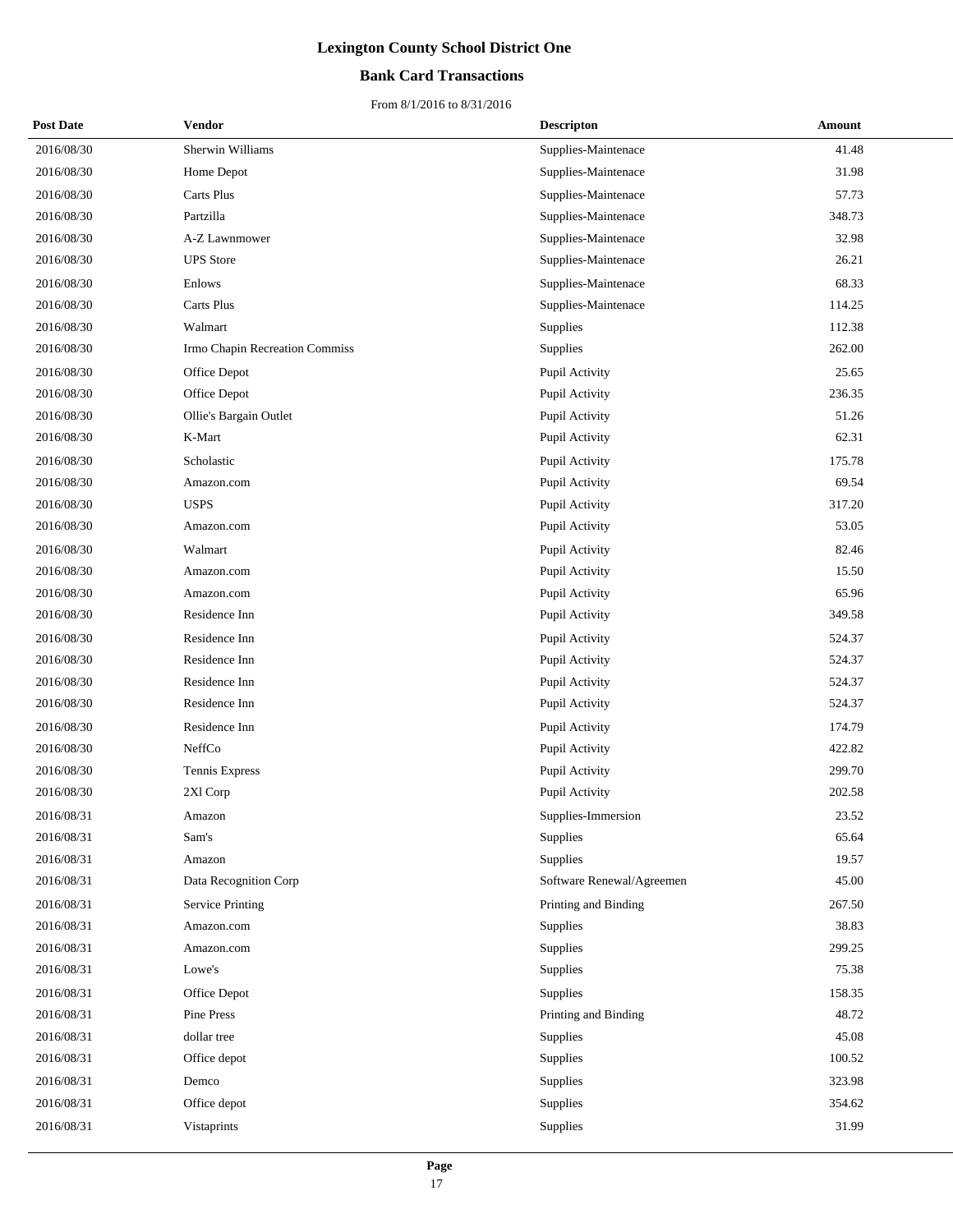## **Bank Card Transactions**

| <b>Post Date</b> | Vendor                         | <b>Descripton</b>          | <b>Amount</b> |
|------------------|--------------------------------|----------------------------|---------------|
| 2016/08/31       | amazon                         | Supplies                   | 26.03         |
| 2016/08/31       | Office depot                   | Supplies                   | 53.49         |
| 2016/08/31       | <b>Lamination Depot</b>        | Supplies                   | 286.51        |
| 2016/08/31       | Columbia Flag                  | Supplies                   | 268.48        |
| 2016/08/31       | Office depot                   | Supplies                   | 110.27        |
| 2016/08/31       | etsy                           | Supplies                   | 40.93         |
| 2016/08/31       | walmart                        | Supplies                   | 39.30         |
| 2016/08/31       | office depot                   | Supplies                   | 12.93         |
| 2016/08/31       | Amazon                         | Supplies                   | 363.60        |
| 2016/08/31       | quickship                      | Supplies                   | 258.51        |
| 2016/08/31       | Office Depot                   | <b>Technology Supplies</b> | 74.89         |
| 2016/08/31       | Walmart                        | Supplies                   | 90.72         |
| 2016/08/31       | Walmart                        | Supplies                   | 73.83         |
| 2016/08/31       | US Ink and Toner               | Supplies                   | 322.86        |
| 2016/08/31       | Amazon                         | Supplies                   | 643.66        |
| 2016/08/31       | Office Depot                   | Supplies                   | 230.99        |
| 2016/08/31       | Office Depot                   | Supplies                   | 119.66        |
| 2016/08/31       | Office Depot                   | Supplies                   | 115.41        |
| 2016/08/31       | Office Depot                   | Supplies                   | 108.66        |
| 2016/08/31       | Office Depot                   | Supplies                   | 192.54        |
| 2016/08/31       | Wal-Mart                       | Supplies                   | 137.67        |
| 2016/08/31       | Office Depot                   | Supplies                   | 58.86         |
| 2016/08/31       | <b>LOWES</b>                   | Supplies                   | 76.93         |
| 2016/08/31       | Amazon                         | Supplies                   | 17.54         |
| 2016/08/31       | Barnes & Noble                 | Supplies                   | 22.87         |
| 2016/08/31       | Walmart                        | Supplies                   | 132.28        |
| 2016/08/31       | Walmart                        | Supplies                   | 87.28         |
| 2016/08/31       | Amazon                         | Supplies                   | 58.49         |
| 2016/08/31       | <b>FATZ</b>                    | Other Objects              | 73.27         |
| 2016/08/31       | Walmart                        | Supplies                   | 121.22        |
| 2016/08/31       | Amazon                         | Travel                     | 806.40        |
| 2016/08/31       | Amazon                         | Travel                     | 164.08        |
| 2016/08/31       | EB The Next Steps Ins          | Travel                     | 375.00        |
| 2016/08/31       | <b>SCASA</b>                   | Travel                     | 175.00        |
| 2016/08/31       | <b>SC ASCD</b>                 | Travel                     | 175.00        |
| 2016/08/31       | <b>SCASA</b>                   | Travel                     | 500.00        |
| 2016/08/31       | SC Association of School Admin | Travel                     | 500.00        |
| 2016/08/31       | Amazon                         | Supplies                   | 17.06         |
| 2016/08/31       | Office Depot                   | Supplies                   | 53.48         |
| 2016/08/31       | Office Depot                   | Supplies                   | 49.20         |
| 2016/08/31       | Amazon                         | Supplies                   | 841.56        |
| 2016/08/31       | Office Depot                   | Supplies                   | 74.89         |
| 2016/08/31       | Office Depot                   | Supplies                   | $-74.89$      |
| 2016/08/31       | Office Depot                   | Supplies                   | 279.23        |
| 2016/08/31       | Amazon                         | Supplies                   | 53.76         |
|                  |                                |                            |               |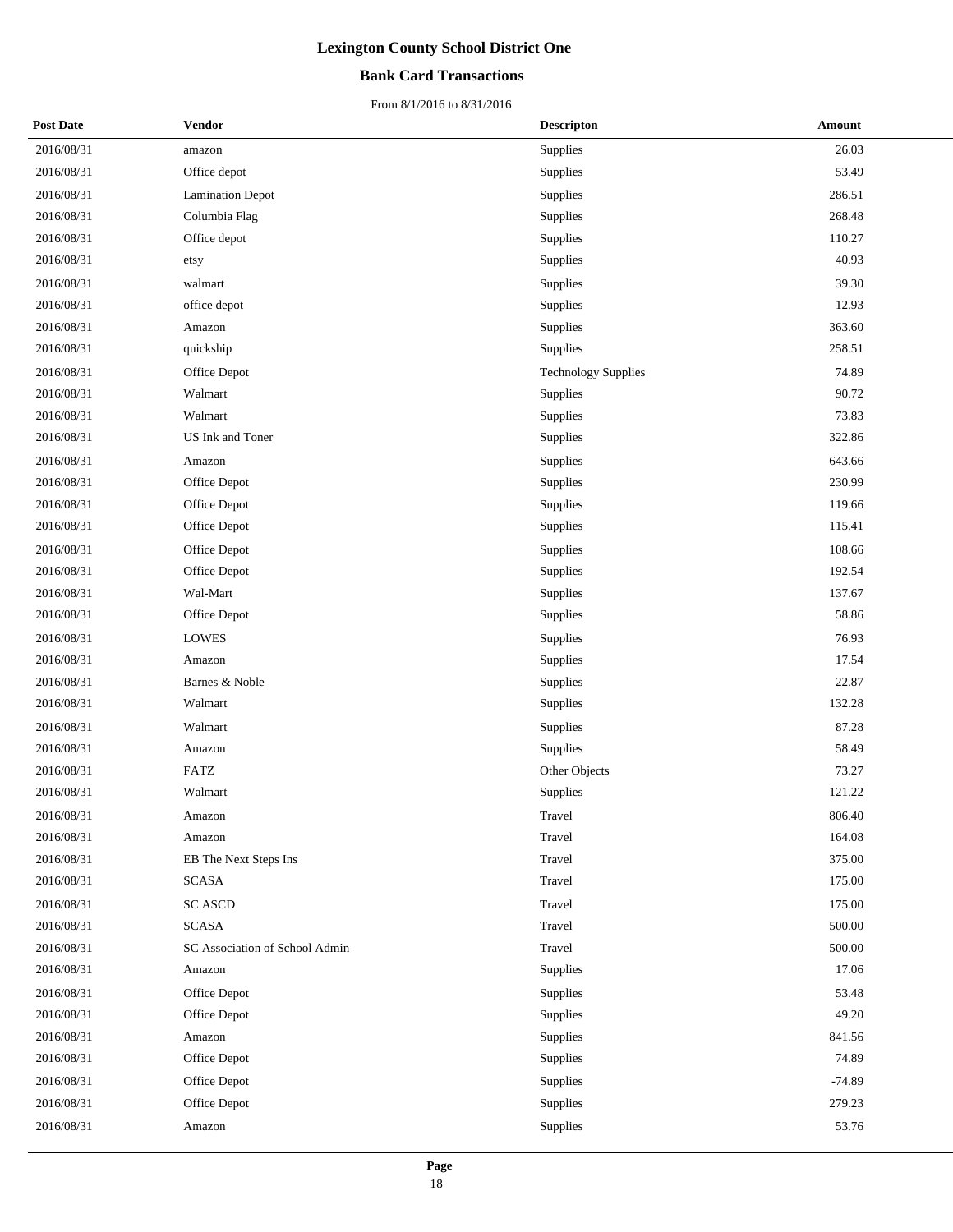## **Bank Card Transactions**

| <b>Post Date</b> | Vendor                    | <b>Descripton</b>   | Amount |
|------------------|---------------------------|---------------------|--------|
| 2016/08/31       | Office Depot/OfficeMax    | Supplies            | 83.41  |
| 2016/08/31       | Office Depot/OfficeMax    | Supplies            | 238.39 |
| 2016/08/31       | <b>Inspired Educators</b> | Supplies            | 227.00 |
| 2016/08/31       | Levenger                  | Supplies            | 73.36  |
| 2016/08/31       | Office Depot              | Supplies            | 208.61 |
| 2016/08/31       | Publix                    | Other Objects       | 67.52  |
| 2016/08/31       | Pine Press Printing       | Supplies            | 49.32  |
| 2016/08/31       | Best Buy                  | Supplies            | 248.18 |
| 2016/08/31       | <b>USPS</b>               | Supplies            | 376.00 |
| 2016/08/31       | Signarama                 | Supplies            | 213.99 |
| 2016/08/31       | <b>SCASA</b>              | Travel              | 95.00  |
| 2016/08/31       | <b>SCASA</b>              | Travel              | 800.00 |
| 2016/08/31       | <b>ACME United</b>        | Supplies-Maintenace | 129.35 |
| 2016/08/31       | Murphy Express            | Supplies-Maintenace | 27.00  |
| 2016/08/31       | <b>LOWES</b>              | Supplies-Maintenace | 122.77 |
| 2016/08/31       | Ace Hardware              | Supplies            | 49.34  |
| 2016/08/31       | Ed Smith Lumber           | Supplies            | 32.49  |
| 2016/08/31       | Sherwin Williams          | Supplies            | 63.46  |
| 2016/08/31       | Lowe's                    | Supplies            | 184.12 |
| 2016/08/31       | smith and jones           | Supplies            | 60.34  |
| 2016/08/31       | Lowe's                    | Supplies            | 143.21 |
| 2016/08/31       | Lowes                     | Supplies            | 70.01  |
| 2016/08/31       | Lowe's                    | Supplies            | 383.81 |
| 2016/08/31       | home depot                | Supplies            | 102.67 |
| 2016/08/31       | speedway                  | Supplies            | 4.31   |
| 2016/08/31       | speedway                  | Supplies            | 10.89  |
| 2016/08/31       | home depot                | Supplies            | 6.36   |
| 2016/08/31       | <b>EXXON MOBIL</b>        | Supplies            | 47.50  |
| 2016/08/31       | <b>EXXON MOBIL</b>        | Supplies            | 27.00  |
| 2016/08/31       | Lowe's $(2)$              | Supplies            | 99.73  |
| 2016/08/31       | Walmart                   | Supplies            | 17.56  |
| 2016/08/31       | Shoppe                    | Supplies            | 50.38  |
| 2016/08/31       | Lowes                     | Supplies            | 170.62 |
| 2016/08/31       | Exxon Mobil/Pitt Stop     | Supplies            | 52.10  |
| 2016/08/31       | Lowe's                    | Supplies            | 180.76 |
| 2016/08/31       | Shell Oil/Circle K        | Supplies            | 47.94  |
| 2016/08/31       | Murphy Express            | Supplies            | 20.99  |
| 2016/08/31       | Postal Express            | Supplies            | 19.56  |
| 2016/08/31       | Learning Ally             | Supplies            | 910.00 |
| 2016/08/31       | Little Ceasar's           | Other Objects       | 205.95 |
| 2016/08/31       | Office Depot              | Supplies            | 34.19  |
| 2016/08/31       | <b>SCASCD</b>             | Travel              | 250.00 |
| 2016/08/31       | Amazon                    | Supplies            | 87.19  |
| 2016/08/31       | Amazon                    | Supplies            | 87.19  |
| 2016/08/31       | Amazon                    | Supplies            | 132.84 |
|                  |                           |                     |        |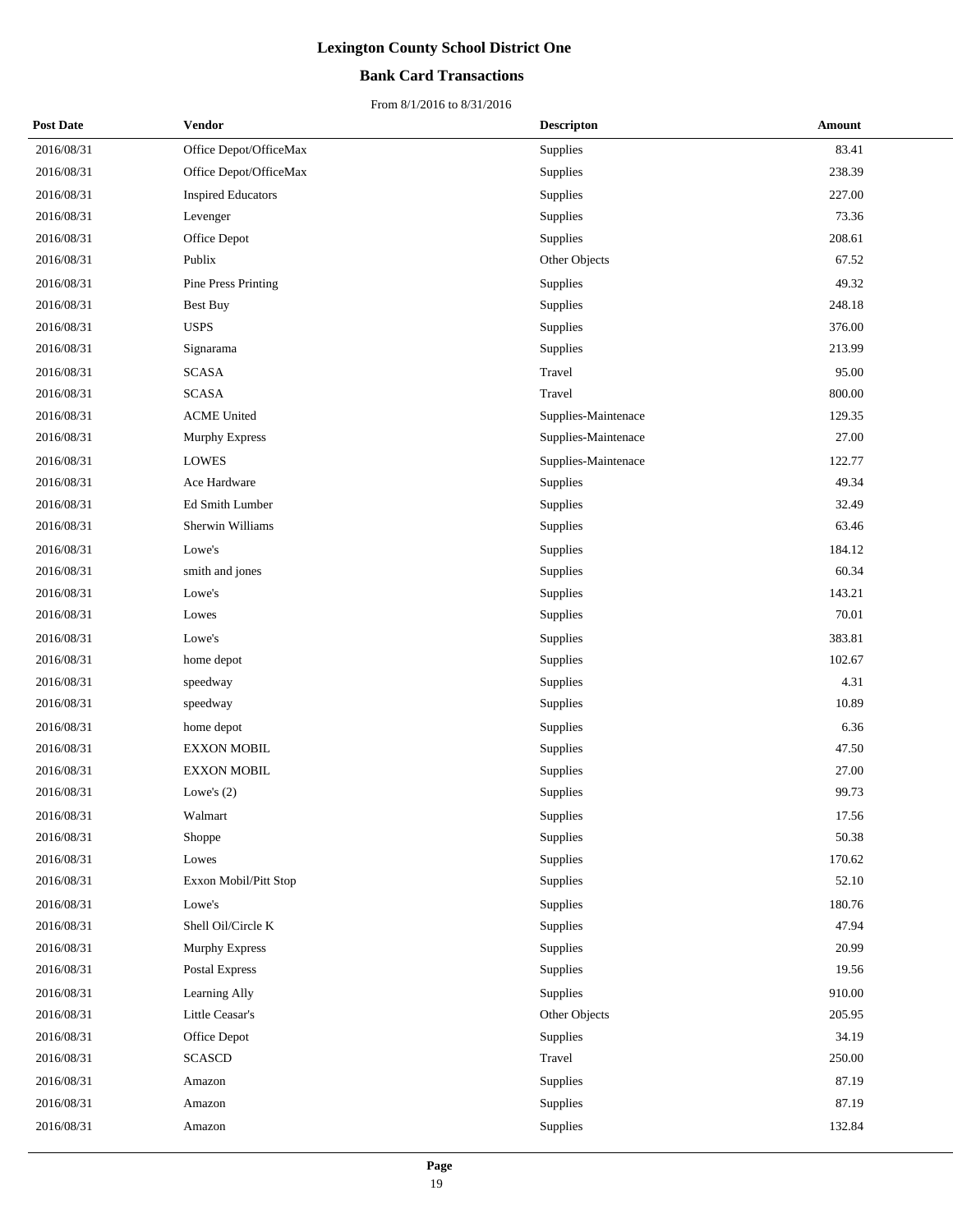## **Bank Card Transactions**

| <b>Post Date</b> | Vendor                    | <b>Descripton</b> | <b>Amount</b> |
|------------------|---------------------------|-------------------|---------------|
| 2016/08/31       | Amazon                    | Supplies          | 65.22         |
| 2016/08/31       | Office Depot              | Supplies          | 8.12          |
| 2016/08/31       | Amazon                    | Supplies          | 964.50        |
| 2016/08/31       | Amazon                    | Supplies          | 44.36         |
| 2016/08/31       | Amazon                    | Supplies          | 78.45         |
| 2016/08/31       | Amazon                    | Supplies          | 78.45         |
| 2016/08/31       | Amazon                    | Supplies          | 78.47         |
| 2016/08/31       | Amazon                    | Supplies          | 74.73         |
| 2016/08/31       | Amazon                    | Supplies          | 61.09         |
| 2016/08/31       | Amazon                    | Supplies          | 78.47         |
| 2016/08/31       | Amazon                    | Supplies          | 65.21         |
| 2016/08/31       | Amazon                    | Supplies          | 48.99         |
| 2016/08/31       | Amazon                    | Supplies          | 37.43         |
| 2016/08/31       | Event Brite               | Travel            | 493.56        |
| 2016/08/31       | <b>Baker Distributing</b> | Supplies          | 21.96         |
| 2016/08/31       | Columbia Winair           | Supplies          | 38.93         |
| 2016/08/31       | Harbor Freight            | Supplies          | 48.66         |
| 2016/08/31       | Lowes                     | Supplies          | 26.43         |
| 2016/08/31       | Dewey's Service           | Supplies          | 120.00        |
| 2016/08/31       | Columbia Winair           | Supplies          | $-38.93$      |
| 2016/08/31       | The Home Depot            | Supplies          | 27.14         |
| 2016/08/31       | The Chef Store            | Supplies          | 34.78         |
| 2016/08/31       | City Electric             | Supplies          | 32.07         |
| 2016/08/31       | Ed Smith Lumber           | Supplies          | 16.22         |
| 2016/08/31       | Ed Smith Lumber           | Supplies          | 10.19         |
| 2016/08/31       | Whaley Parts and Supply   | Supplies          | 300.62        |
| 2016/08/31       | Lowes                     | Supplies          | 56.77         |
| 2016/08/31       | Lowes                     | Supplies          | 53.04         |
| 2016/08/31       | Lowes                     | Supplies          | 86.12         |
| 2016/08/31       | Lowes                     | Supplies          | 66.33         |
| 2016/08/31       | The Home Depot            | Supplies          | 18.99         |
| 2016/08/31       | Whaley Parts and Supply   | Supplies          | 343.42        |
| 2016/08/31       | Whaley Parts and Supply   | Supplies          | 59.74         |
| 2016/08/31       | Lowes                     | Supplies          | 31.47         |
| 2016/08/31       | Walmart                   | Pupil Activity    | 123.05        |
| 2016/08/31       | Walmart                   | Pupil Activity    | 49.58         |
| 2016/08/31       | Kaedon Books              | Pupil Activity    | 698.00        |
| 2016/08/31       | Jones School Supply       | Pupil Activity    | 318.57        |
| 2016/08/31       | Walmart                   | Pupil Activity    | 59.04         |
| 2016/08/31       | <b>Studies Weekly</b>     | Pupil Activity    | 392.70        |
| 2016/08/31       | Canopies and Tarps        | Pupil Activity    | 182.43        |
| 2016/08/31       | Woodworks, LTD            | Pupil Activity    | 96.00         |
| 2016/08/31       | Amazon                    | Pupil Activity    | 70.10         |
| 2016/08/31       | Lockertags                | Pupil Activity    | 45.75         |
| 2016/08/31       | Pitt Stop                 | Pupil Activity    | 18.75         |
|                  |                           |                   |               |